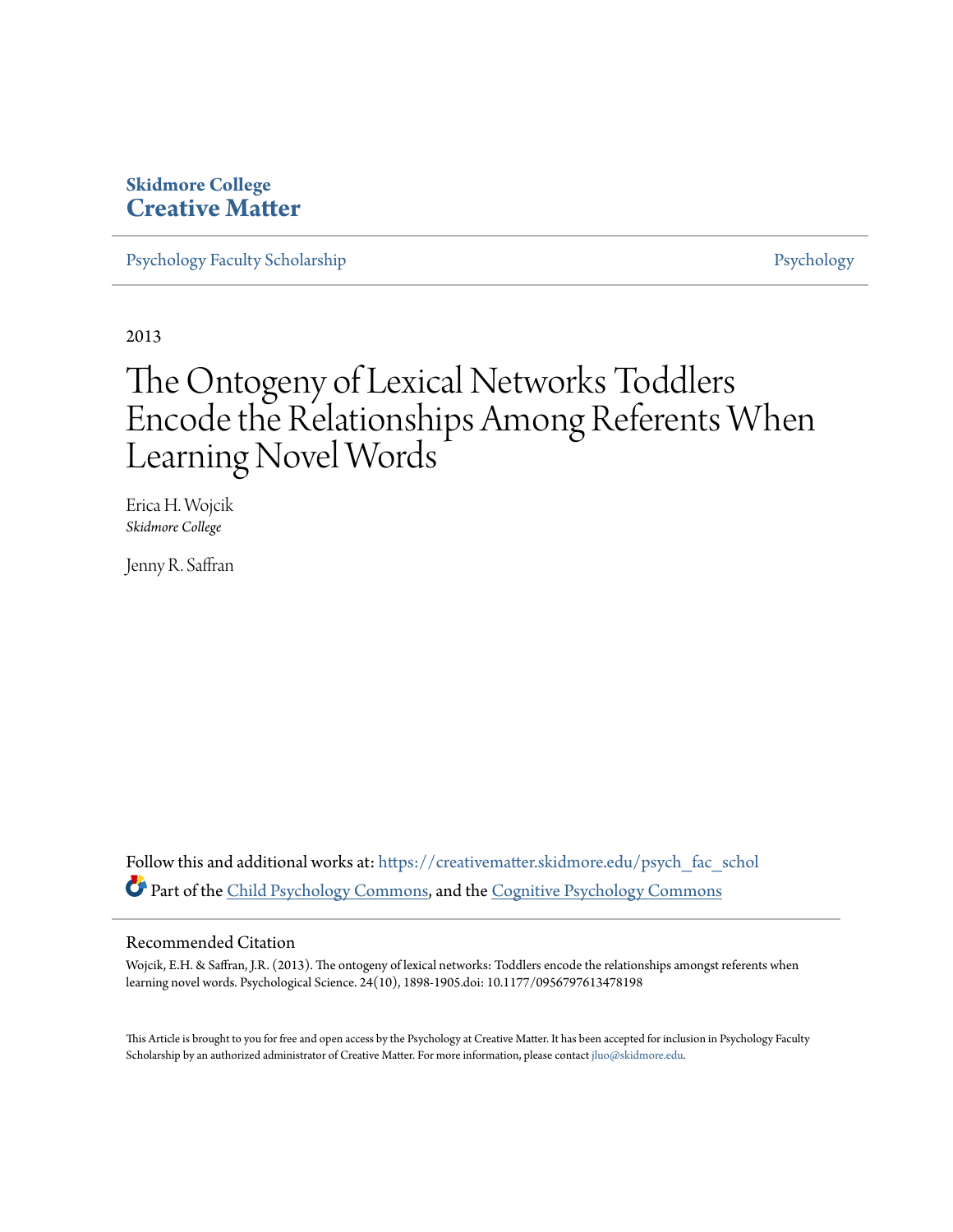**Manuscript under review for Psychological Science**



# **The Ontogeny of Lexical Networks: Toddlers Encode the Relationships amongst Referents when Learning Novel Words**

| Journal:                                      | Psychological Science                                                                                                        |  |
|-----------------------------------------------|------------------------------------------------------------------------------------------------------------------------------|--|
| Manuscript ID:                                | PSCI-12-1579.R2                                                                                                              |  |
| Manuscript Type:                              | Research article                                                                                                             |  |
| Date Submitted by the Author:                 | 14-Jan-2013                                                                                                                  |  |
| Complete List of Authors:                     | Wojcik, Erica; University of Wisconsin-Madison, Psychology<br>Saffran, Jenny; University of Wisconsin - Madison, Psychology; |  |
| Keywords:                                     | Cognitive Development, Language Development, Learning                                                                        |  |
|                                               |                                                                                                                              |  |
|                                               |                                                                                                                              |  |
| <b>SCHOLARONE</b> <sup>®</sup><br>Manuscripts |                                                                                                                              |  |
|                                               | Ry                                                                                                                           |  |

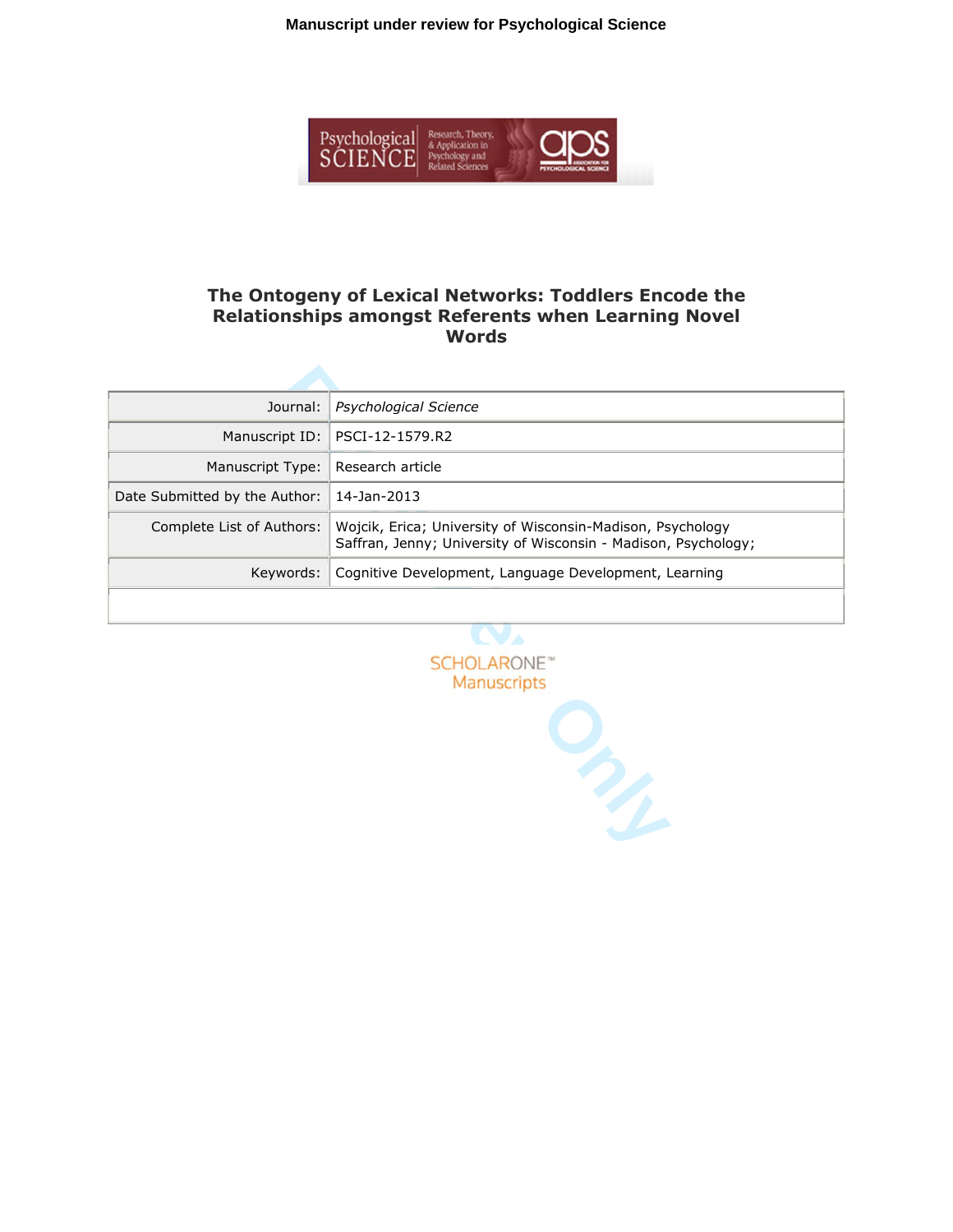# Running head: TODDLERS ENCODE THE RELATIONSHIPS AMONGST REFERENTS

The Ontogeny of Lexical Networks:

Toddlers Encode the Relationships amongst Referents when Learning Novel Words

Erica H. Wojcik and Jenny R. Saffran

University of Wisconsin-Madison

Address Correspondence to:

Erica Wojcik

University of Wisconsin Madison - Department of Psychology

1202 W. Johnson St. Madison Wisconsin 53703

United States

Phone: 6175298359; Email: ehwojcik@wisc.edu

University of Wisconsin-Madison<br>
ce to:<br>
in Madison - Department of Psychology<br>
Aadison Wisconsin 53703<br>
For Review of Psychology<br>
Email: <u>ehwojcik@wisc.edu</u><br>
Development, Language Development, Learning<br>
rs Encode the Rela Keywords: Cognitive Development, Language Development, Learning

Running head: Toddlers Encode the Relationships Amongst Referents

Article type: Research Article

Submitted: 07/17/2012

Revision Accepted: 01/17/2013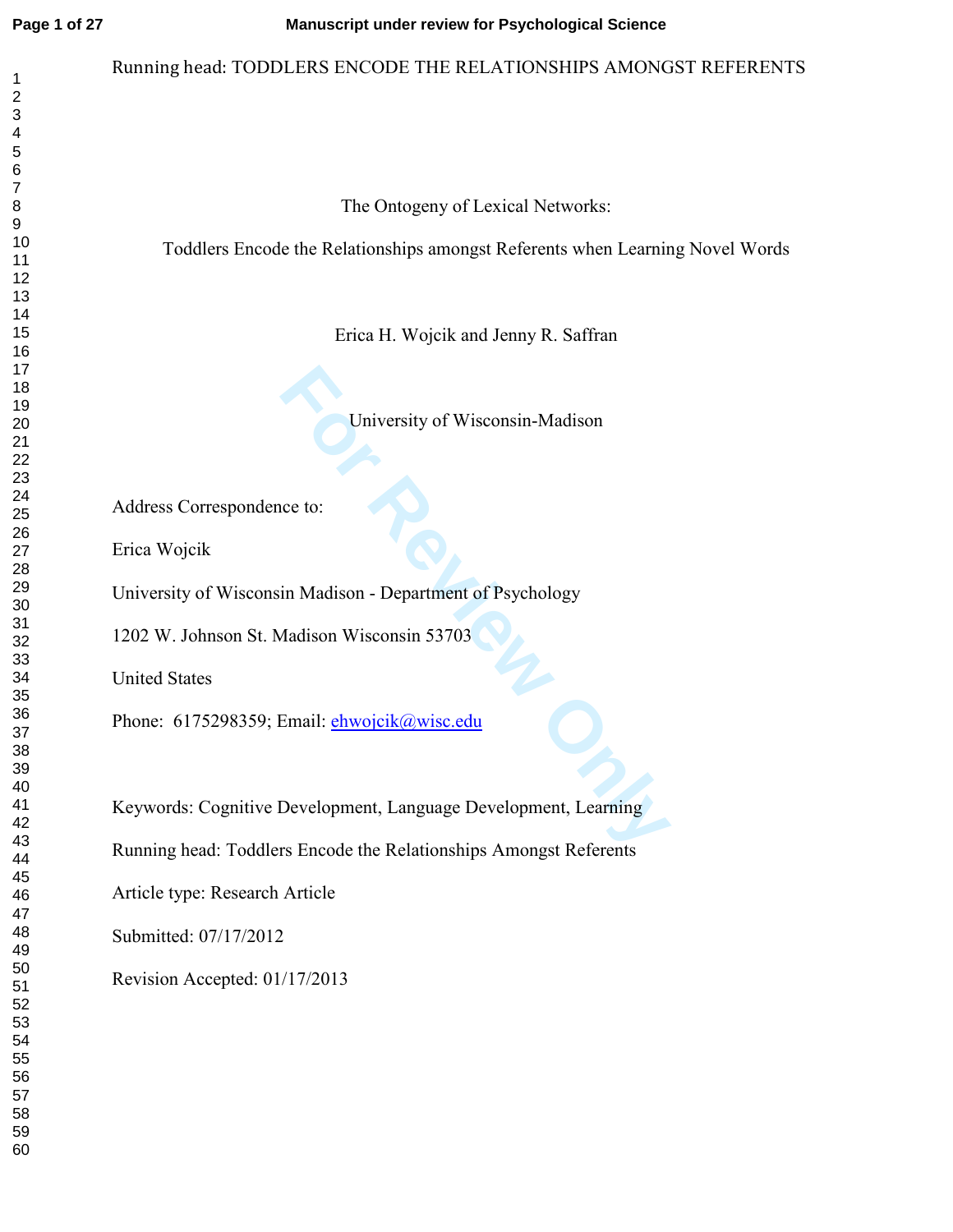#### Abstract

ar or dissimilar objects. Toddlers listened significant<br>ar objects, suggesting that their representations of the<br>bout the similarity of the referents. A second experim<br>bour distinct words from the training regime, providin Although the semantic relationships between words have long been acknowledged as a crucial component of adult lexical knowledge, the ontogeny of lexical networks remains largely unstudied. To determine whether learners encode relationships amongst novel words, two-yearolds were trained on four novel words, comprising two pairs of visually similar referents. Participants then listened to repetitions of word pairs (in the absence of visual referents) that referred to either similar or dissimilar objects. Toddlers listened significantly longer to word pairs referring to similar objects, suggesting that their representations of the novel words included knowledge about the similarity of the referents. A second experiment confirmed that toddlers can learn all four distinct words from the training regime, providing evidence that the results from Experiment 1 reflected the successful encoding of referents. Together, these results show that toddlers encode the similarities amongst referents from their earliest exposures to new words.

*Keywords*: word learning, lexical development, semantic networks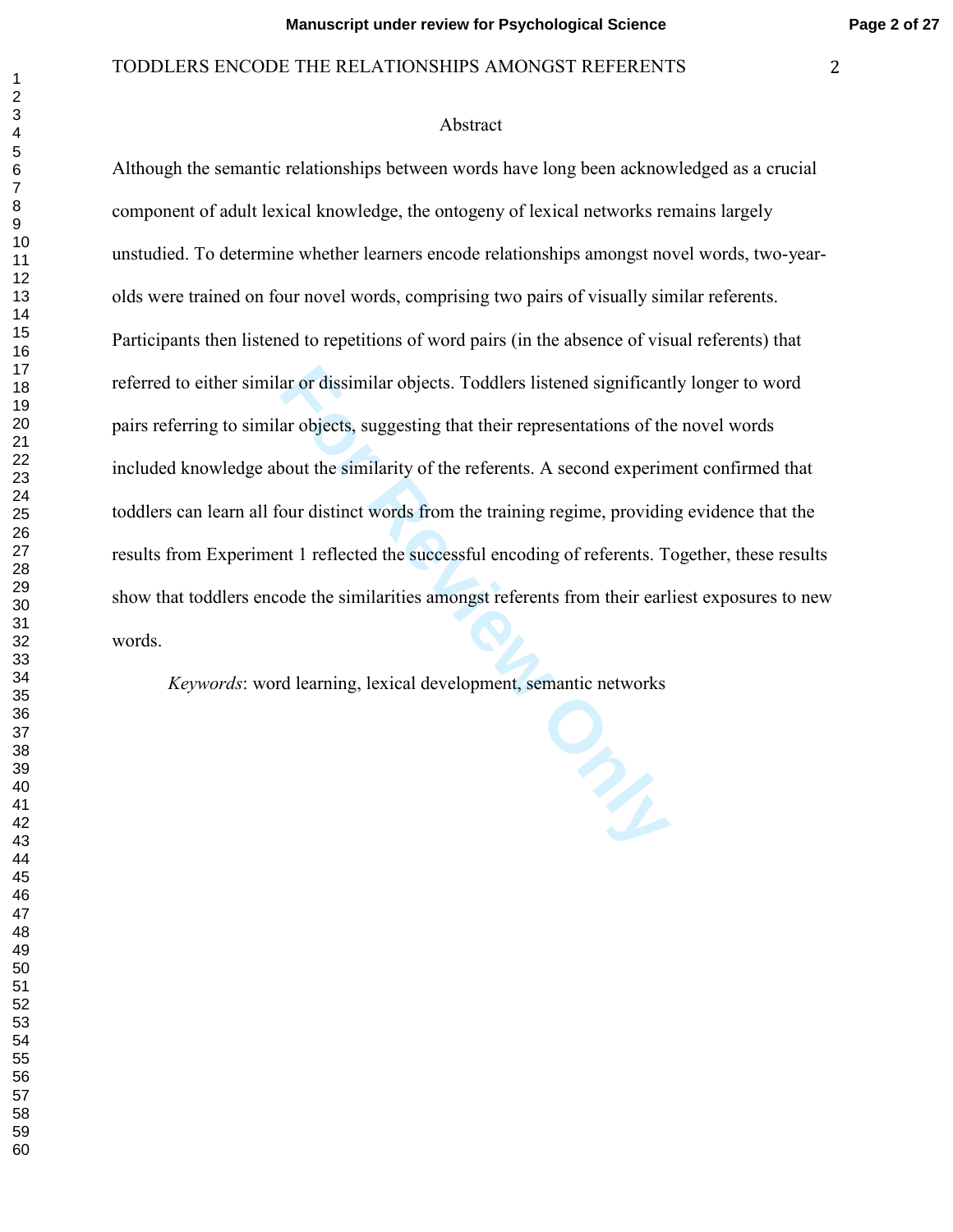$\mathbf{1}$ 

#### TODDLERS ENCODE THE RELATIONSHIPS AMONGST REFERENTS 3

 Since Quine (1960) pointed out the complexity of mapping a new label to its proper referent, a large literature has emerged concerning how children learn words. Most of this research, however, assumes that the goal of word learning is to map a word to its correct referent or category of referents. While mapping is a crucial component of word learning, a tremendous amount of additional information comes along with hearing a new word. Imagine a child hearing a novel animal labeled for the first time: "That's a *dog*!" Obviously, the child needs to learn the label-referent mapping. However, she could also encode useful information about other nearby objects (such as a leash or a ball); the background context (i.e., a park versus a kitchen); or the similarity between this new animal and her pet cat.

for the first time: "That's a *dog*!" Obviously, the cheapted in the first time: "That's a *dog*!" Obviously, the cheapted in the cheapted in the complexity of the perceptual and semantic in the full complexity of the per If we consider the full complexity of the perceptual and semantic input available to young children, word learning becomes a multi-dimensional problem that extends beyond label-referent associations. We know that skilled language users exploit this rich structure; adult semantic knowledge is not organized like a dictionary of label-referent pairings. Instead, the lexicon is a complex semantic network that represents relationships amongst words (e.g., McClelland  $\&$ Rogers, 2003; McNamara, 2005; Steyvers & Tenenbaum, 2005). This has been demonstrated most clearly with the semantic priming paradigm, in which participants are faster to respond to a target word if it is related to a prime word. Adults show semantic priming effects for many types of lexical/semantic relationships, including feature overlap, thematic role similarity, and verbnoun relationships (e.g., Neely, 1991; McNamara, 2005).

Despite extensive research focused on adult semantic knowledge, little is known about the ontogeny of lexical networks. In particular, how do lexical-semantic relationships emerge over the course of word learning? Lexical knowledge continues to develop throughout childhood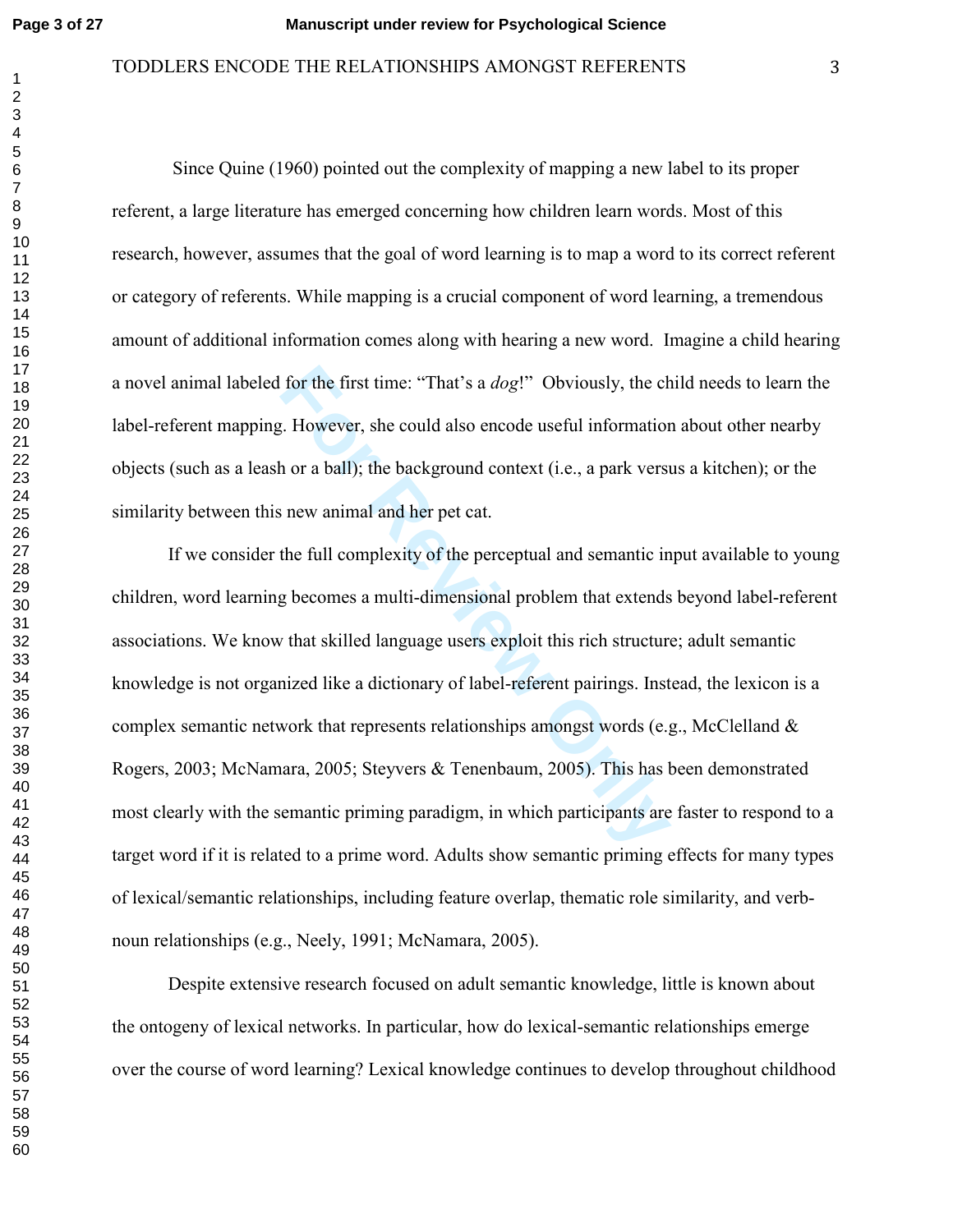mongst the referents. Recent studies have demonstral<br>
Formantic priming effects for highly familiar words (A)<br>
o not know whether young children encode the relation<br>
of the state of semantic relatedness are encoded. The<br>
s (Carey, 1985) and into adulthood (Ameel, Malt, & Storms, 2008), so it is possible that representations of lexical relationships emerge later in the word learning process. On the other hand, infants are sensitive to statistical relationships amongst newly learned words (e.g., Lany  $\&$ Saffran, 2011), and adults can track multiple levels of statistical information in parallel (Romberg & Saffran, 2012; Yurovsky, Yu, & Smith, 2012). It is thus possible that from their earliest exposures to new words, young children encode not only label-referent associations, but also the relationships amongst the referents. Recent studies have demonstrated that by 21 months of age, infants show semantic priming effects for highly familiar words (Arias-Trejo & Plunkett, 2009). However, we do not know whether young children encode the relationships between the referents of novel words as they begin to learn those words, or alternatively, if individual word representations need to be robust before these connections are encoded. The current study was designed to address these issues.

There are many facets of semantic relatedness that might be encoded by young learners, such as functional or thematic similarity. In the current study, we focused on visual similarity because it is an early organizing feature in non-linguistic categorization (e.g., Behl-Chadha, 1996; Quinn, Eimas & Rosenkrantz, 1993; Sloutsky, 2003). The fact that two-year-olds attend to shape during word learning suggests that visual characteristics are prioritized (i.e., Samuelson & Smith, 2005). Semantic priming studies also suggest that visual similarity is a component of adults' lexical representations (Schreuder, Flores D'Archais, & Glazenburg, 1984; Yee, Ahmed, & Thompson-Schill, 2012). We thus chose to begin our investigation of the ontogeny of lexical relationships by manipulating the visual similarity of novel referents.

In the first study, two-year-olds learned four novel words that consisted of two visuallysimilar referent pairs. Although they were ostensibly taught object labels, the similarity structure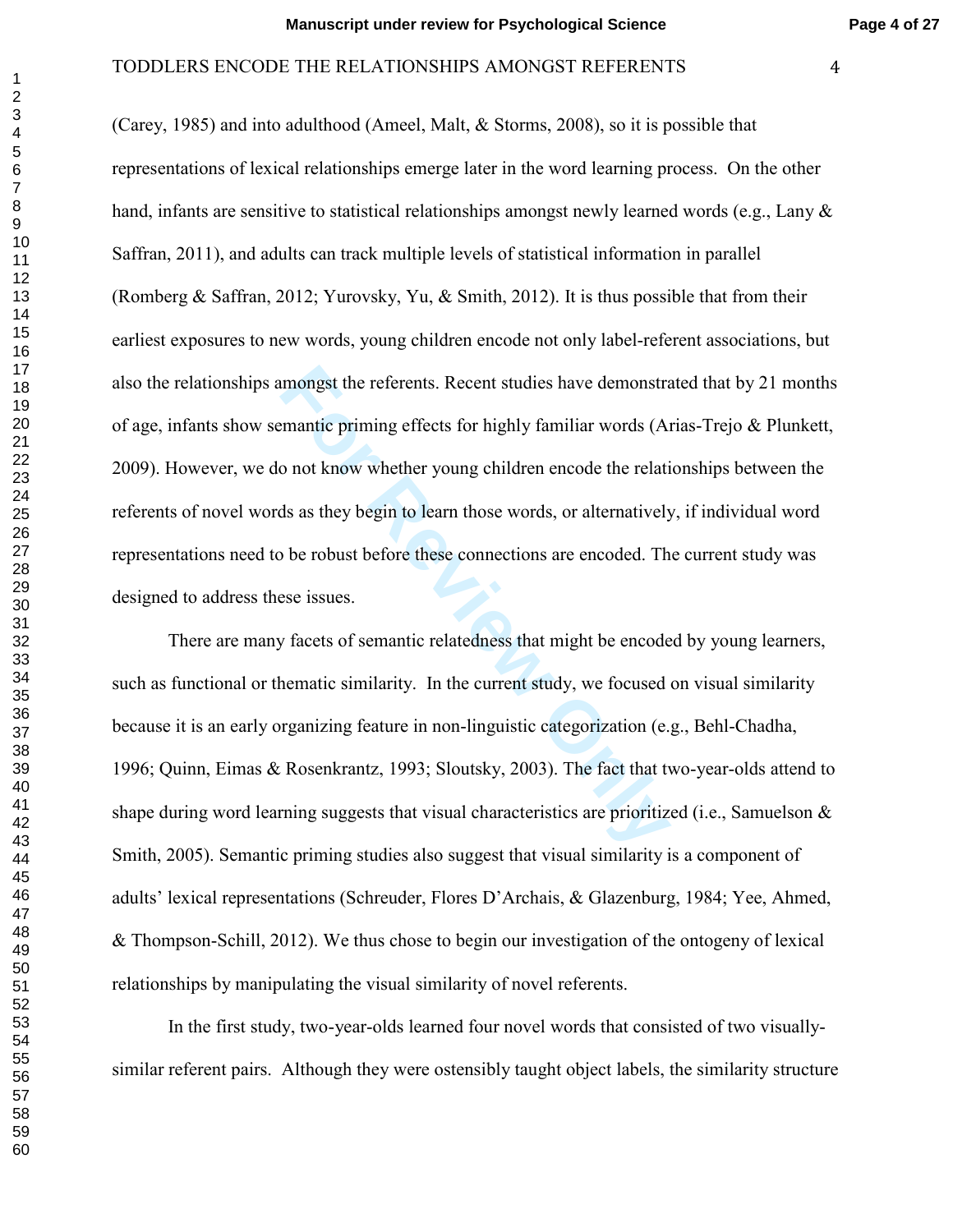$\mathbf{1}$ 

#### TODDLERS ENCODE THE RELATIONSHIPS AMONGST REFERENTS 5

of the referents provided the participants with another type of information that they could incorporate into their representations of the novel words. We then tested participants using an auditory task previously developed to examine toddlers' knowledge of the relationships between highly familiar words (Willits et al., 2012). The question of interest was whether listening preferences for pairs of novel words would be affected by the visual similarity of the referents of those words, in the absence of the referents themselves.

#### **Experiment 1**

**Experiment 1**<br>
y was designed to investigate whether toddlers encodence ificial lexicon. Toddlers show sensitivity to semanti<br>
s by 21 months of age (Arias-Trejo & Plunkett, 2009<br>
nce of visual referents by 24 months of a The current study was designed to investigate whether toddlers encode the similarity structure of a small artificial lexicon. Toddlers show sensitivity to semantic relationships amongst familiar words by 21 months of age (Arias-Trejo & Plunkett, 2009) and can activate this knowledge in the absence of visual referents by 24 months of age (Willits et al., 2012). Because our task required the activation of novel lexical representations, we tested a slightly older age group (26- to 28-month-olds).

 Participants were first trained on four label-object pairs. Crucially, each object was visually similar to one other object and distinct from the other two (see Figure 1). We then asked whether toddlers were sensitive to the similarities amongst the referents of the words they had just learned. To do so, we compared participants' listening times for word pairs that referred to similar objects versus word pairs that referred to dissimilar objects. This method allowed us to examine toddlers' nascent lexical representations in the absence of visual referents, thus tapping into the encoded representations of the words they had just learned.

#### **Method**

## **Participants**

Participants were 32 full-term monolingual English-learners (16 male) with a mean age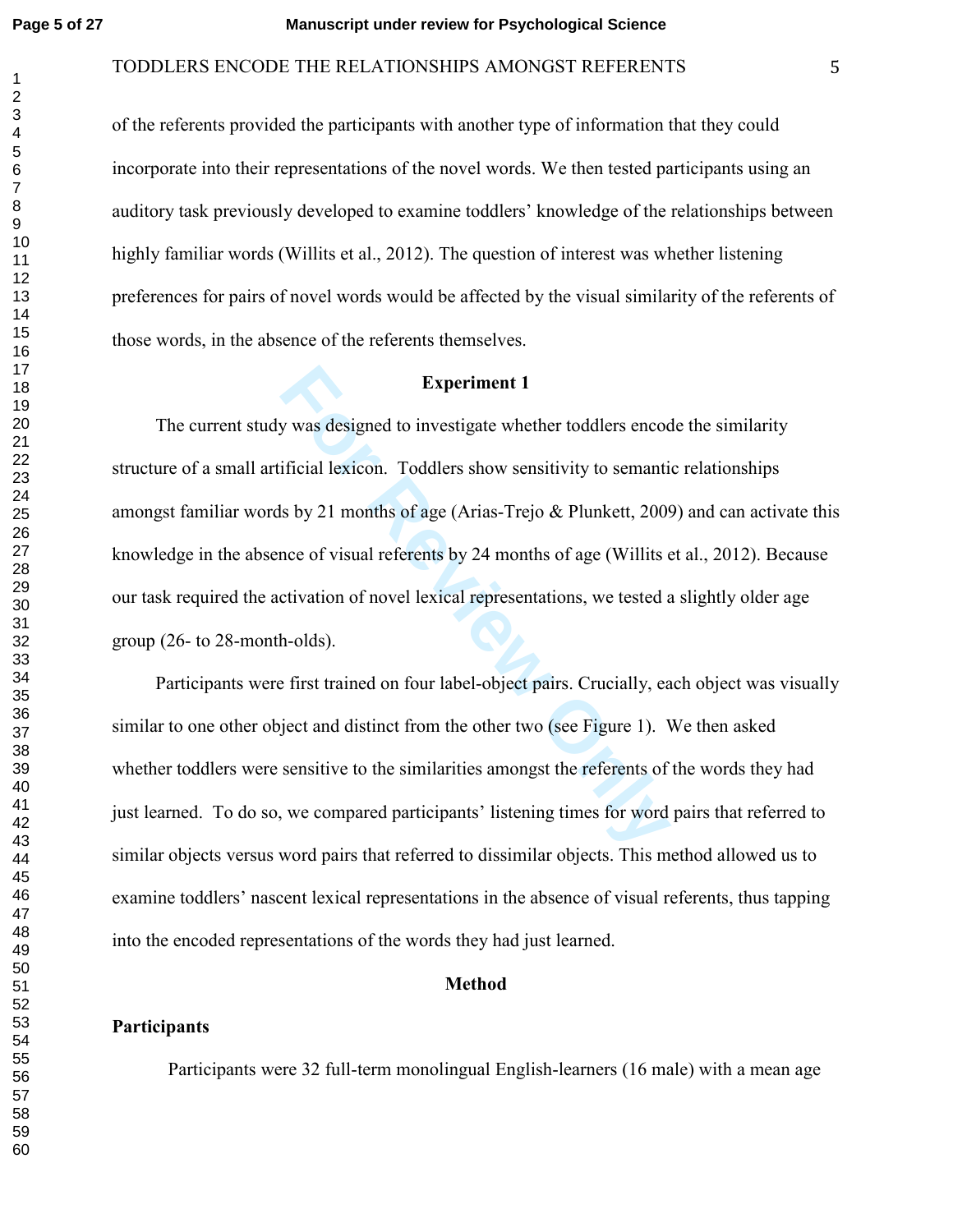of 27;0 months (25;11 - 28;4 months). Eight additional toddlers were excluded from the analyses due to fussiness (7) or an average looking time  $>$  2 SDs from the mean (1). **Stimuli** 

**Training***.*The stimuli consisted of 4 novel labels (*tursey, coro, blicket, pif*), each paired with a single novel object image. While the objects were all different, they were organized into two visually similar pairs: two were blue/rounded, and two were red/pointed (see Figure 1). Label-object pairings were counterbalanced across participants.

--Insert Figure 1 around here--

were counterbalanced across participants.<br>
--Insert Figure 1 around here--<br>
st trial consisted of repetitions of a word pair (e.g., *ti*<br>
simple word pairs that labeled visually similar objects<br>
that labeled visually dissi  **Testing.** Each test trial consisted of repetitions of a word pair (e.g., *tursey, coro, tursey, coro…)*. Eight trials comprised word pairs that labeled visually similar objects, and eight comprised word pairs that labeled visually dissimilar objects. Counterbalancing ensured that word pairs referring to similar objects for half of the toddlers referred to dissimilar objects for the other half of the toddlers. Referents were not displayed during the test phase.

#### **Procedure**

 Toddlers were seated on a caregiver's lap in a sound-attenuated booth; the caregiver wore blacked-out sunglasses and listened to music over headphones. The training trials were presented on a center monitor. The *training phase* (2.5 min) began with the 4 objects displayed in a grid for 10s. During each subsequent training trial (6s), a single object was displayed on either the left or the right side of the screen and was labeled twice: "*Look at the \_\_! There's a \_\_!"* or "*See the* 

*\_\_! This is a \_\_!*" The first two trials used familiar objects (*ball* and *shoe*) to introduce the format. The next 4 blocks each included 4 novel object trials, with each label-object pair presented once per block (randomized).

The *test phase* immediately followed training. Each of the 16 test trials began with a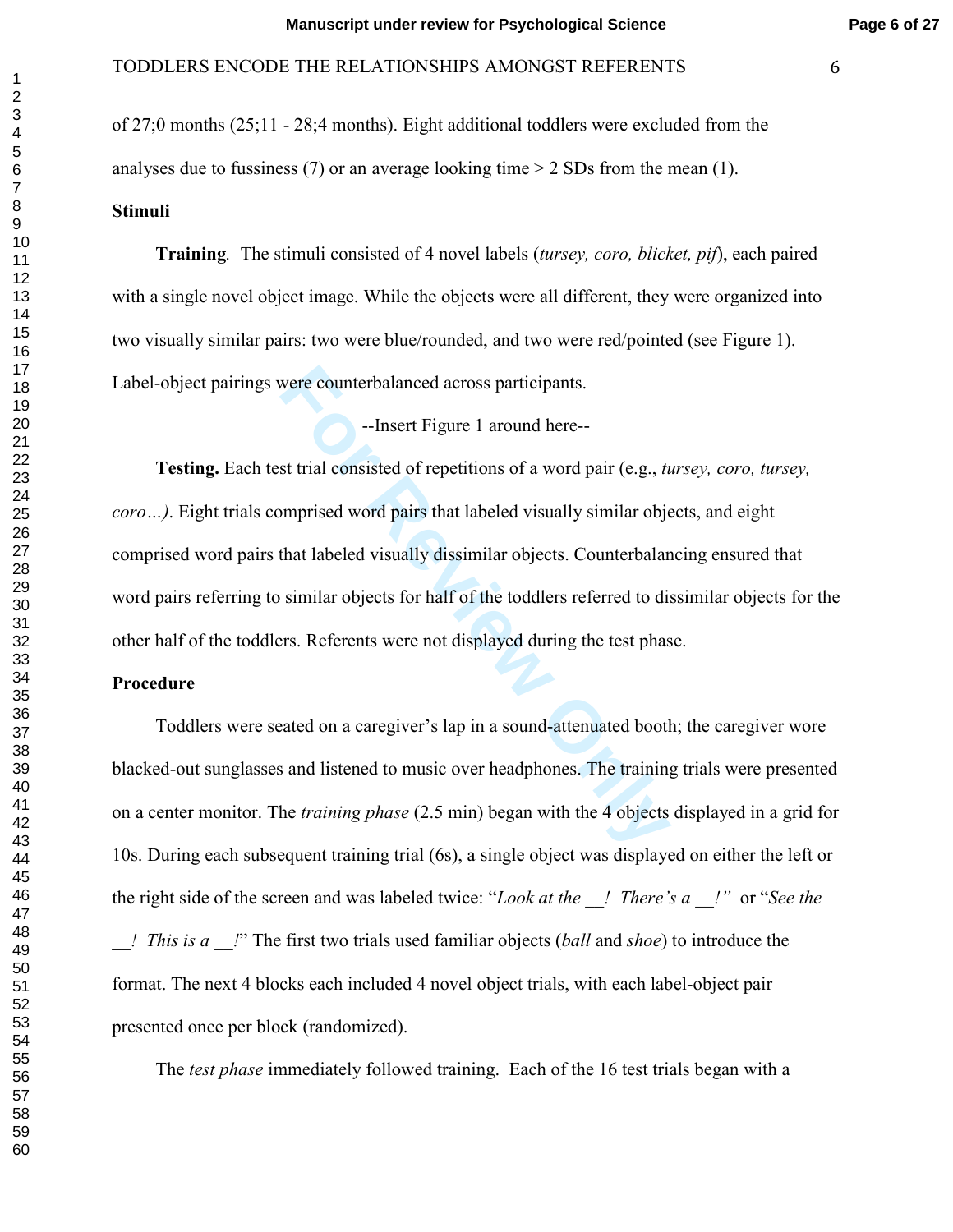central attention-getter paired with music. Once the toddler looked to the center, the neutral visual stimulus (a spinning pinwheel) began to play on one of two side monitors 90 ° to the left and right. When the toddler looked to that side, a word pair was repeated from speakers mounted directly below the monitors until the infant looked away for more than 2s, or for a total of 20s. Half of the trials consisted of repetitions of word pairs with similar referents, and the other half consisted of repetitions of word pairs with dissimilar referents. Each block of 4 trials included two similar and two dissimilar trials. After the experiment, parents filled out the MacArthur-Bates Communicative Development Inventory (short form Level II; Fenson et al., 2000).

### **Results and Discussion**

ssimilar trials. After the experiment, parents filled on<br>Development Inventory (short form Level II; Fensor<br>**Results and Discussion**<br>f interest was whether toddlers' listening times to wo<br>al similarity of their referents The question of interest was whether toddlers' listening times to word pairs were influenced by the visual similarity of their referents (in the absence of those referents). Thus, we compared listening times to word pairs that labeled similar or dissimilar objects. A paired sample t-test revealed a significant effect of trial type (similar vs. dissimilar):  $t(31) = 3.91$ ,  $p <$ 0.001,  $\eta^2$  = 0.331. Toddlers preferred to listen to label pairs referring to similar objects (7.99s;  $SE = 0.50$ ) compared to labels referring to dissimilar objects (6.54s;  $SE = 0.38$ ; see Figure 2). We also calculated a preference score for each toddler by subtracting their mean listening time on dissimilar trials from their mean listening time on similar trials. Of the 32 participants, 25 had a positive preference score, indicating that they listened longer on similar trials (see Figure 3).

#### --Insert Figures 2 & 3 around here--

The results of Experiment 1 suggest that when toddlers are learning new words, they do not just learn the associations between labels and their referents; they also encode relationships amongst the referents. The visual similarity of the objects affected which word-pairs toddlers preferred to listen to, *in the absence of the referents themselves*. Because the label-object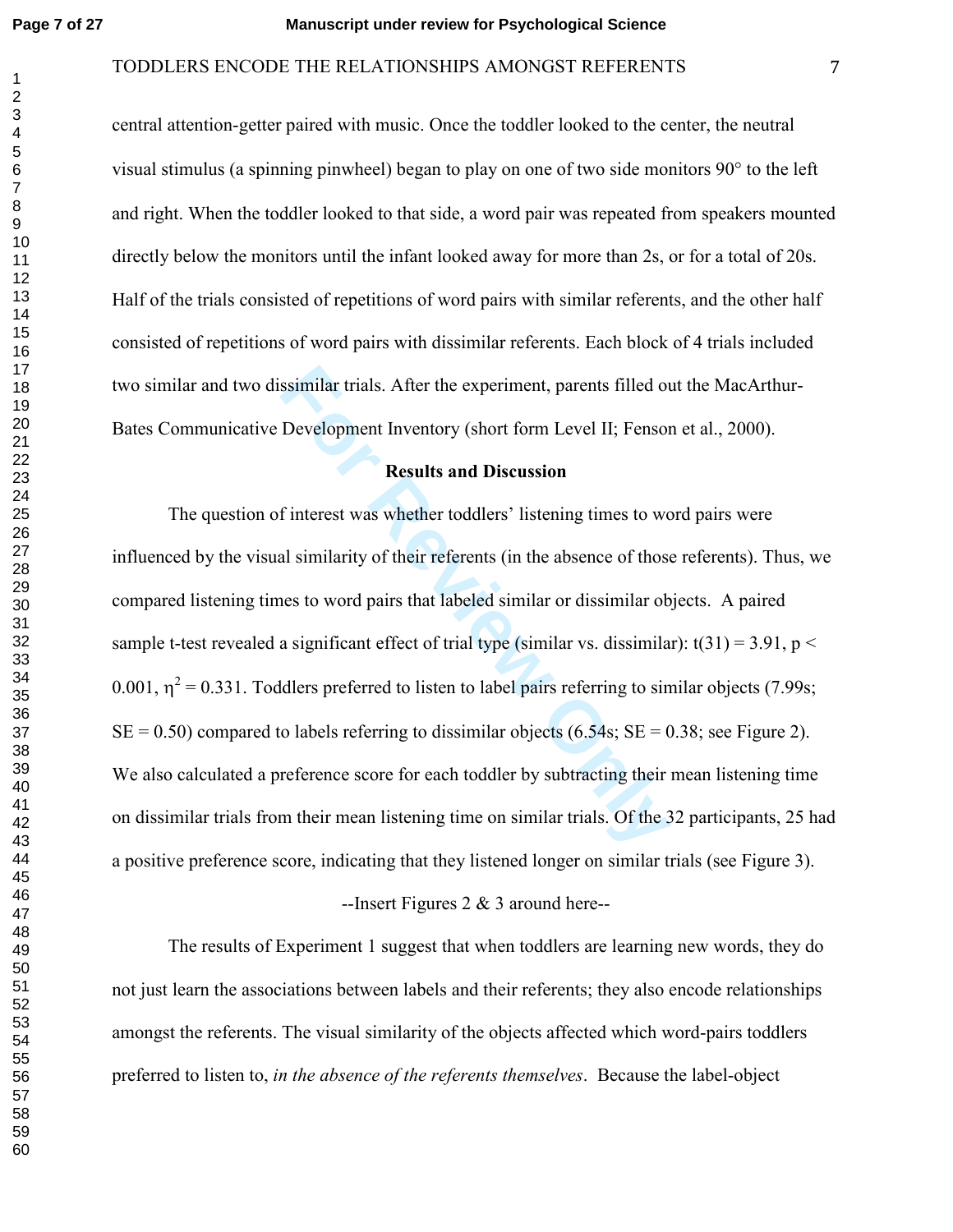pairings were counterbalanced across participants, the pattern of results cannot be due to idiosyncratic preferences for some labels or label pairings over others. The information toddlers encoded about the visual similarities amongst referents affected their behavior in an auditory test.

her, treating their labels as synonyms; or, they simplestly enough to distinguish between the visually simi *coro* referred to the two round blue objects, it could terchangeable or were confused about which word rect this However, there is an alternative hypothesis that could explain these results without recourse to the encoding of the similarity structure of the referents. It is possible that the toddlers failed to learn the 4 unique label/object pairs during training. Instead, they may have categorized the similar items together, treating their labels as synonyms; or, they simply may have not learned the words robustly enough to distinguish between the visually similar referents. For example, if *tursey* and *coro* referred to the two round blue objects, it could be that toddlers treated the labels as interchangeable or were confused about which word referred to which object. If the data reflect this alternative hypothesis, and toddlers under-learned the lexical structure provided in Experiment 1, the results do not address our original hypothesis concerning the encoding of similarity structure amongst the referents, but instead simply reflect category learning (blue round objects versus red pointy objects). To tease apart these two hypotheses, we conducted a second experiment, designed to determine whether or not the training procedure from Experiment 1 results in the specific learning of all four label/object pairs.

#### **Experiment 2**

 This study used the same training procedure as Experiment 1. However, instead of assessing lexical representations using an auditory task as in Experiment 1, we tested wordlearning outcomes with a looking-while-listening task (see Fernald, Zangl, Portillo, & Marchman, 2008). We asked whether toddlers can learn all four label/object pairs as distinct lexical entries given the training regimen from Experiment 1. If so, this would support our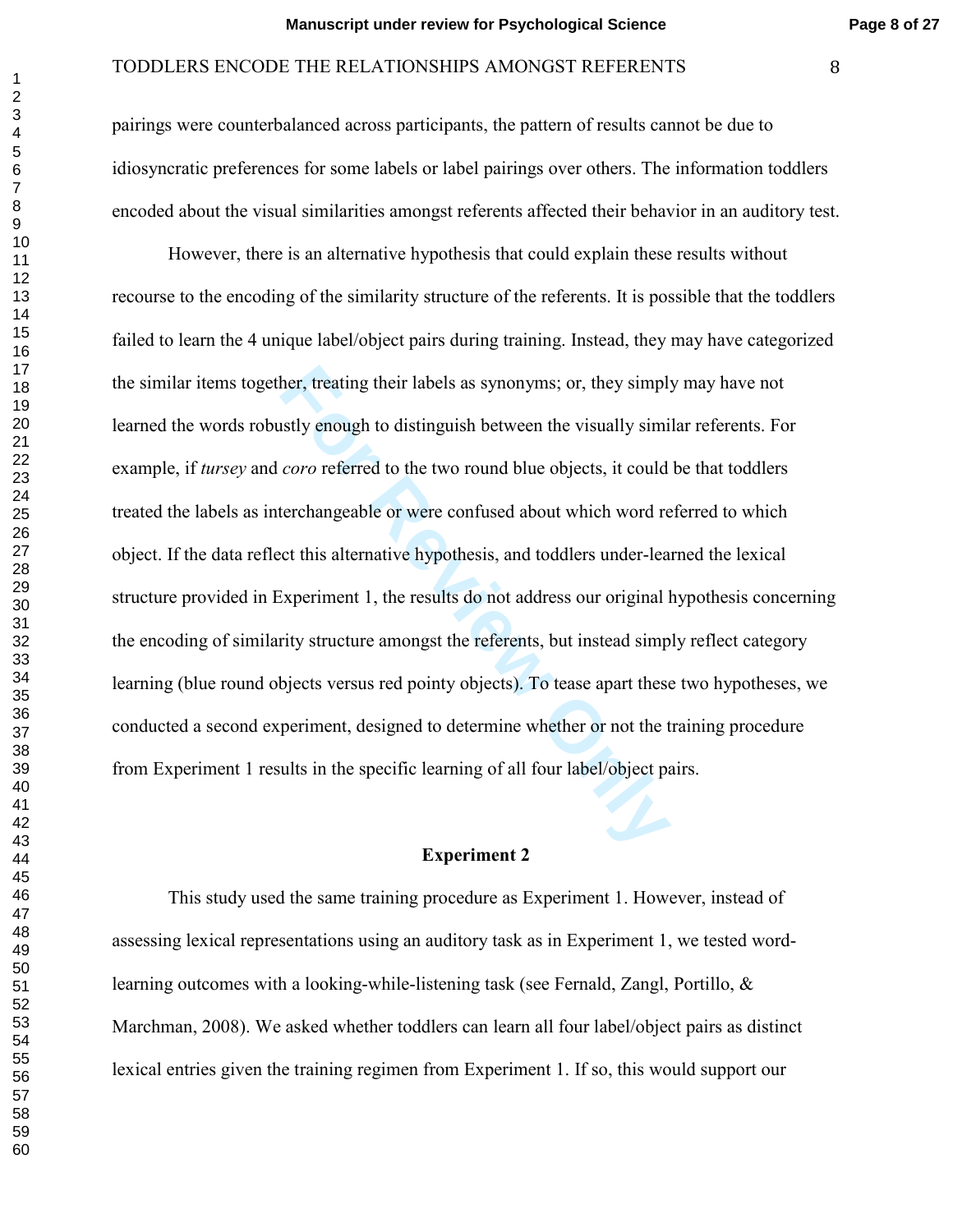original interpretation of the results of Experiment 1: namely, that toddlers' listening preferences reflect their newly acquired knowledge about the similarity structure of the referents.

#### **Method**

#### **Participants**

 Participants consisted of a new sample of 24 full-term, monolingual English-learners (11 male) with a mean age of 27;8 months (26;11-28;12). Seven additional toddlers were excluded from the analysis due to inattentiveness (4) or experimenter error (3). These participants were comparable to the Experiment 1 participants in their expressive MacArthur-Bates CDI scores (64 versus 67.2 out of 100 possible,  $t(54)=0.52$ ,  $p=0.61$ ).

#### **Stimuli and Design**

For Solution 1 and the interest (4) or experimenter error (3). Thes<br>
Forment 1 participants in their expressive MacArthur<br>
possible,  $t(54)=0.52$ ,  $p=0.61$ ).<br>
For Forment 1. On each of the<br>
displayed on the bottom left and The training stimuli were identical to Experiment 1. On each of the 16 test trials, two of the novel objects were displayed on the bottom left and right of the screen*.* Toddlers heard a prerecorded sentence directing them to one of the objects. Half of the test trials contrasted similar novel objects (i.e., either the two blue, round objects or the two red, pointy objects). The other half contrasted dissimilar objects (i.e., one blue, round object and one red, pointy object). These two trial types allowed us to examine the robustness of the toddlers' representations of the novel words. In particular, successful word recognition on the similar object trials requires participants to have encoded the fine-grained details differentiating two perceptual neighbors, whereas successful word recognition on the dissimilar object trials does not.

## **Procedure**

 The training procedure was identical to Experiment 1. The test phase began with two familiar-object trials (shoe and dog) intended to orient participants to the task. Next, participants viewed the novel-object trials in 4 blocks of 4. The test trials began with two objects presented in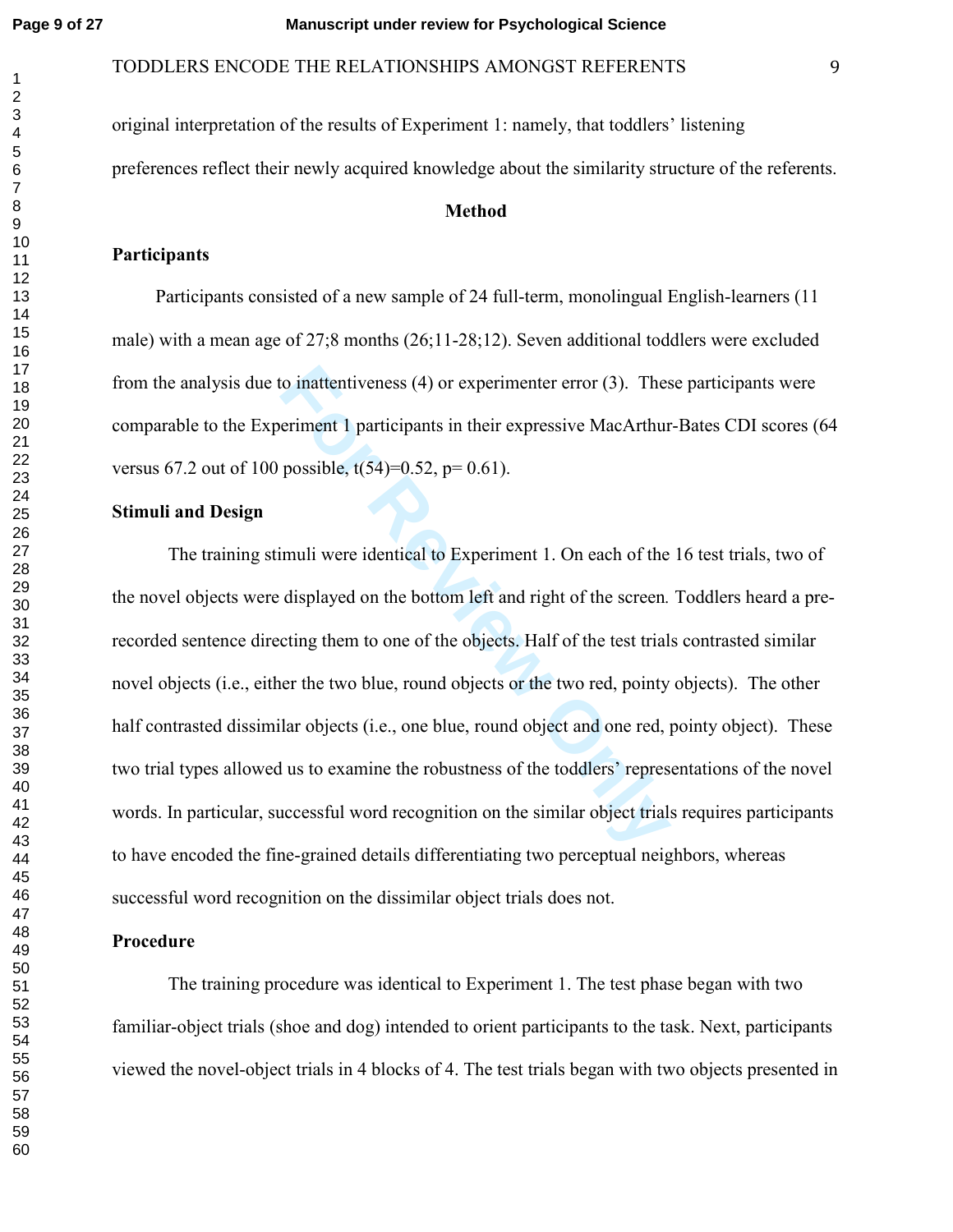silence (1.5s). Participants then heard one of the objects labeled in a sentence frame<br>
("Where's the \_\_?" or "Find the \_\_."). This was followed by an attention getting phrase such as<br>
"Can you see it?" or "Do you like it

Each test block consisted of one trial for each label. The blocks were made up of two similar-object trials and two dissimilar-object trials. The target picture (i.e., the picture that was labeled) was presented equally on the left and right side within blocks, and each of the object pictures was displayed equally on the left and right throughout the test phase. Trial order was counterbalanced across participants. After the experiment, the parents filled out the MacArthur-Bates Communicative Development Inventory (short form Level II; Fenson et al., 2000).

#### **Results and Discussion**

equally on the left and right throughout the test phase sparticipants. After the experiment, the parents fille<br>Development Inventory (short form Level II; Fenson<br>**Results and Discussion**<br>nestion was whether or not particip The primary question was whether or not participants could learn four distinct wordreferent pairs, given that each object was highly similar to one other object. Looking behavior was coded frame by frame (see Fernald et al., 2008). For each 33-ms frame, we calculated the proportion of trials on which toddlers were looking to the target picture.

To determine whether toddlers successfully learned the word-referent pairs, we compared looking behavior before and after the audio presentation of the target word. If participants learned the word, they should increase looking to the target object after hearing its label. A Baseline window (from 450 ms to 2450 ms) represented pre-labeling behavior. The Target window started at 2750 ms, beginning 300 ms after the noun onset to allow for the planning of eye movements (Fernald et al., 2008), and was 1500ms in duration. We calculated the mean proportion of looks to the target for each toddler across frames during the Baseline and Target windows. Trials were excluded if there were more than ten consecutive frames in which the participant was not attending to the stimuli (32 out of 386 total were excluded).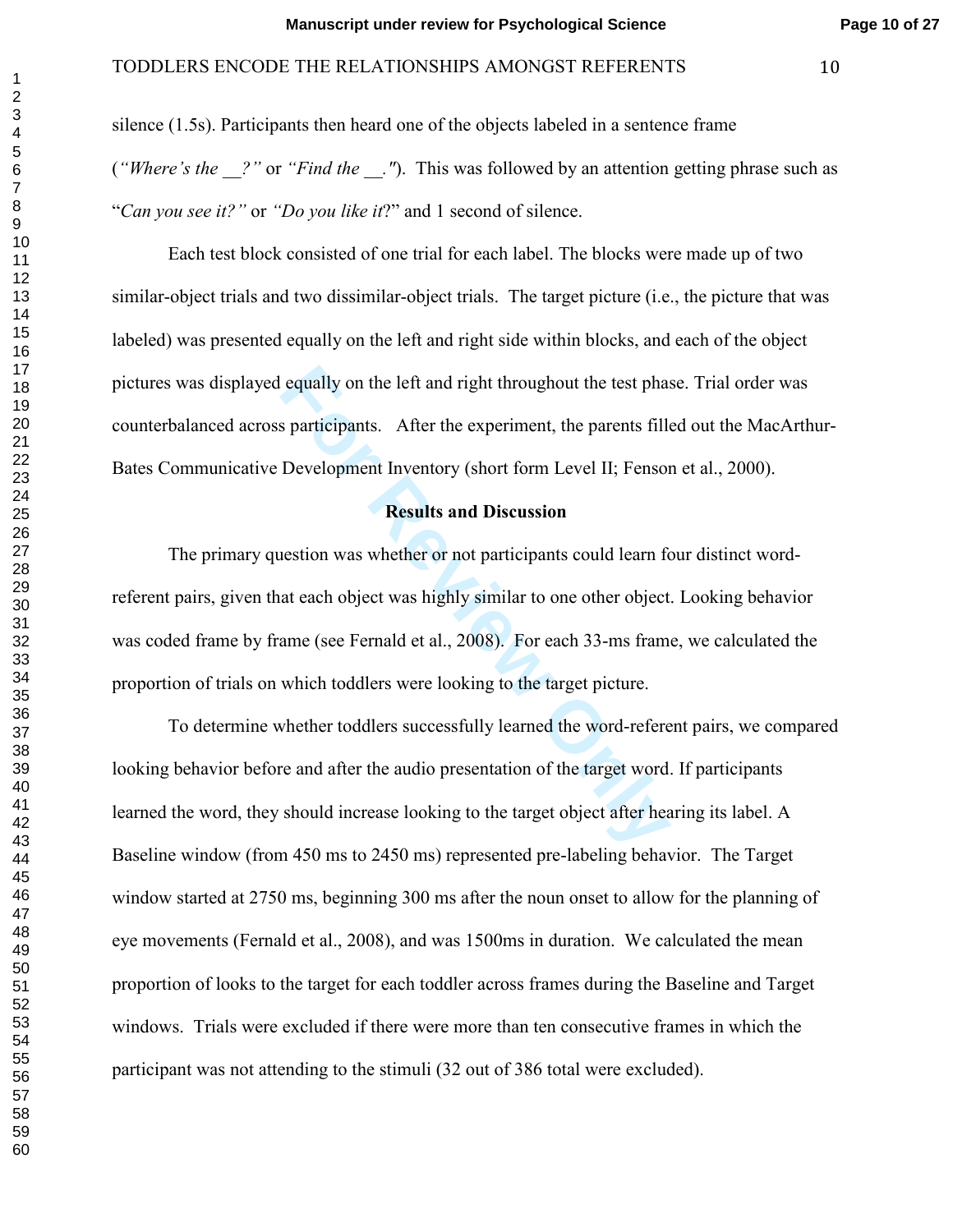A paired sample t-test was used to compare looking during the Baseline and Target windows. Participants looked significantly more to the target object during the Target window than during the Baseline window:  $t(23) = 4.78$ ,  $p < 0.001$  (see Table 1). This provides evidence that the toddlers learned the novel words. However, as noted previously, there were two types of test trials: dissimilar trials, in which toddlers had to locate the target given one of the blue objects and one of the red objects; and similar trials, which required a decision between either two blue or two red objects. It is possible that the overall learning effect was driven by the easier dissimilar trials.

s possible that the overall learning effect was driven<br>yses were conducted to examine the dissimilar and s<br>mple t-test comparing the Baseline and Target wind-<br>participants looked significantly more to the target o<br>uring t Follow-up analyses were conducted to examine the dissimilar and similar trials separately. A paired sample t-test comparing the Baseline and Target windows for the dissimilar trials revealed that the participants looked significantly more to the target object during the Target window than during the Baseline window:  $t(23) = 3.28$ , p <0.005. We found the same pattern for the more challenging similar trials:  $t(23) = 3.06$ ,  $p < 0.01$  (see Figure 4 and Table 1). To compare performance on the two trial types, we calculated difference scores for each subject by subtracting baseline window accuracy from target window accuracy for both similar and dissimilar trials. A paired sample t-test comparing those difference scores revealed no significant difference between trial types,  $t(23) = 0.41$ ,  $p = 0.69$ . These results suggest that our participants' representations of the novel words were robust and included sufficient detail to permit learners to distinguish between the visually similar referents.

--Insert Figure 4 and Table 1 around here--

The results from Experiment 1 left open the possibility that toddlers did not learn distinct label-referent associations for the visually similar objects; they could have encoded only the broad visual features and treated the similar object labels as synonymous at test. A separate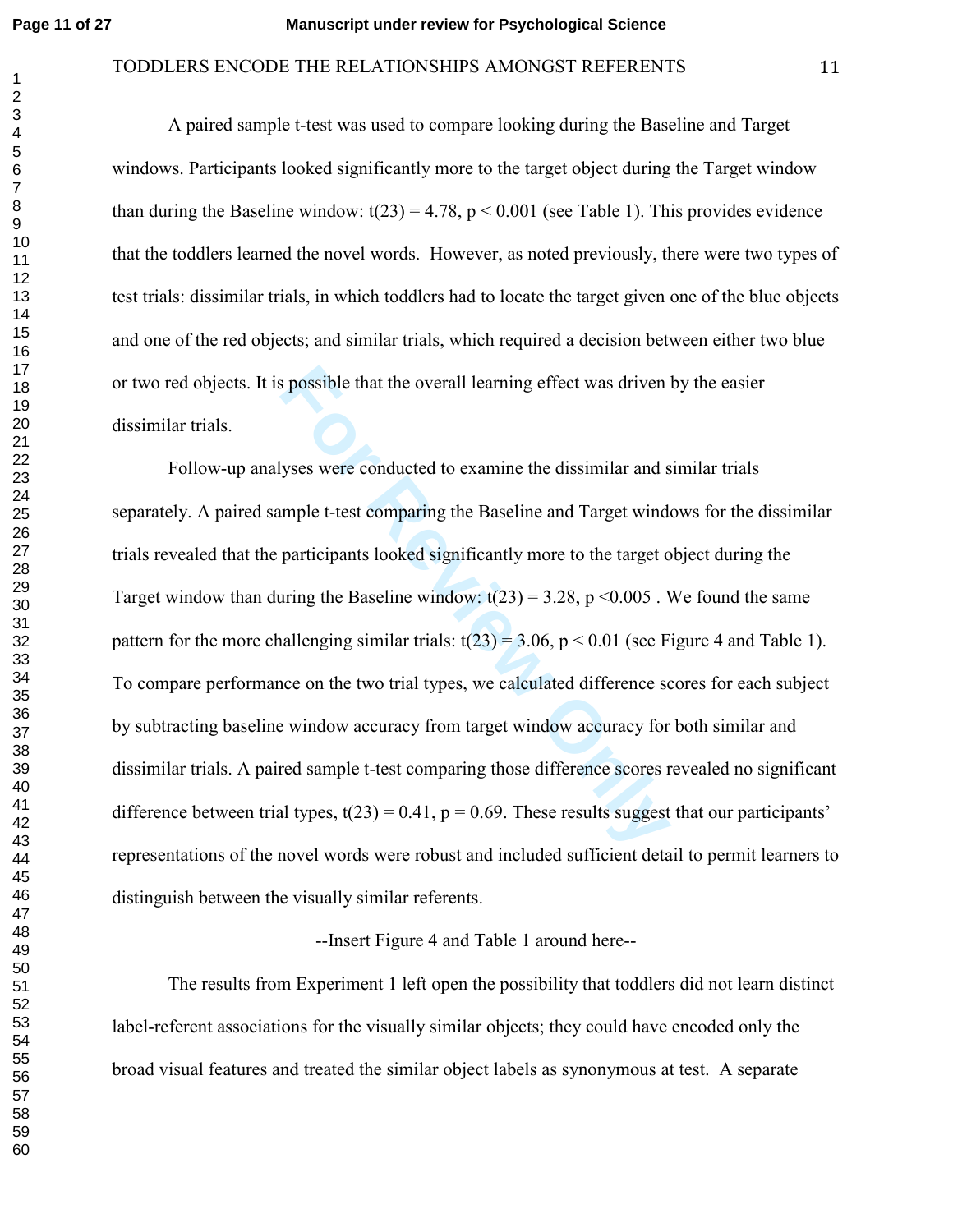word comprehension task was needed to ensure that toddlers could learn the four distinct words from our testing regime. The results from Experiment 2 demonstrate that the toddlers formed a strong enough representation of each word to be able to distinguish it from a visually similar neighbor. This finding supports the hypothesis that the participants in Experiment 1 learned the novel words as distinct lexical items and encoded the relationships between them. The results from Experiment 1, therefore, are likely due to successful encoding of the relationships between similar referents during the word learning process.

# **General Discussion**

similar referents during the word learning process.<br> **Formal Discussion**<br> **Formal Discussion**<br> **Formal Discussion**<br> **Formal Discussion**<br> **Formal**<br> **Formal**<br> **Formal ADISTE ADISTE ADISTE AND ADDED ASSEM AND AND ASSEM and th** When we think about word learning, we tend to focus on how children acquire the mapping between sounds (or signs) and their referents. However, we know that the links amongst meanings underpin our conceptual knowledge (see McClelland & Rogers, 2003). The current study was designed to take a first step towards understanding the ontogenesis of the associations comprising a semantic network by looking at what toddlers learn about semantic relationships during their *initial* exposure to new words.

In Experiment 1, we asked whether toddlers encode the relationships between word referents when learning novel words. Participants were taught four novel words structured as two visually similar pairs. Toddlers listened significantly longer to word pairs consisting of the labels for visually *similar* referents compared to pairs of labels for visually *dissimilar* referents in the absence of the referents themselves. Because the only difference between the pairs of words was the similarity of their referents, these results suggest that early lexical representations include information about the similarity structure of the words' referents, even for words toddlers have just learned.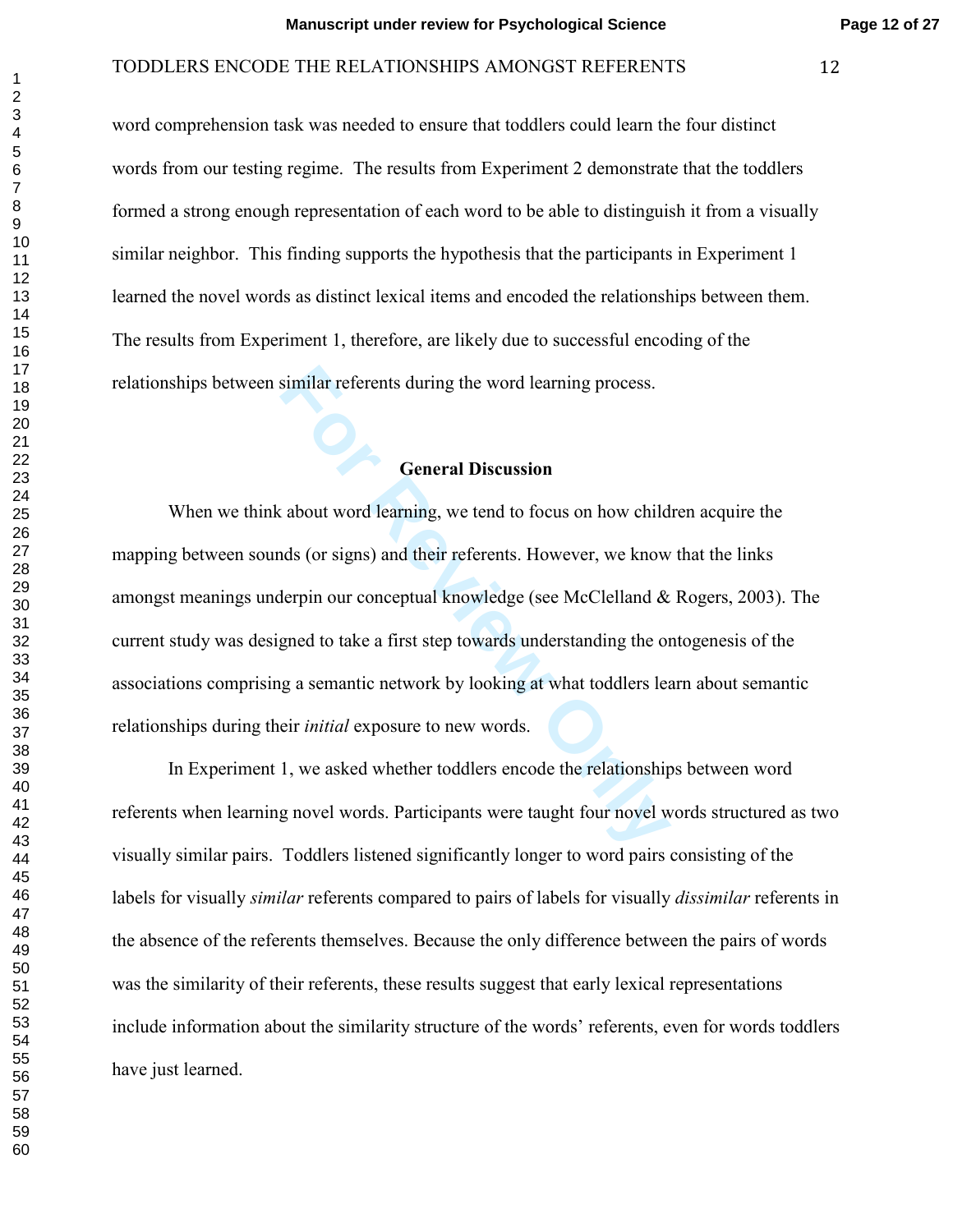$\mathbf{1}$  $\overline{2}$ 

#### TODDLERS ENCODE THE RELATIONSHIPS AMONGST REFERENTS 13

 To examine the possibility that the results did not reflect the encoding of word relationships, but instead the conflating of labels for visually similar items, we exposed the participants in Experiment 2 to the same training regimen. We found that the toddlers successfully learned the 4 novel word/referent pairings as distinct lexical entries. Together, our two experiments provide evidence that while toddlers are learning novel word-referent associations, they are also encoding the relationships amongst these words.

Our findings are particularly striking because the training procedure is similar to what is used in most traditional word learning studies; it was not designed to highlight the relationships amongst the referents. The training provided ostensive labels for four novel objects, but toddlers learned more than just this one type of association. They are also taking into account other relationships, such as those amongst the referents.

For Particularly striking because the training procedure<br>
I word learning studies; it was not designed to highli<br>
The training provided ostensive labels for four nove<br>
this one type of association. They are also taking int The demonstration that early lexical representations include information about visual similarity amongst the referents can be construed as the referential analog to the neighborhood density effects observed for the sounds of words (e.g., Hollich, Jusczyk, & Luce, 2002). On this view, young learners encode the visual overlap amongst the referents of different words much as they encode the auditory overlap of their labels. If this is the case, then what we know about early lexical representations can inform the study of early semantic representations. For example, Hollich, Jusczyk & Luce (2002) found that 17-month-olds acquired words forms from dense neighborhoods (i.e., words that sound similar to many other known words) more readily than words from sparse neighborhoods. Because our results show that toddlers encode information about visual relationships amongst referents, it is possible that novel objects with many similar neighbors are more easily learned than those in a sparse visual neighborhood. In fact, results from a connectionist model looking at semantic growth suggest that novel words that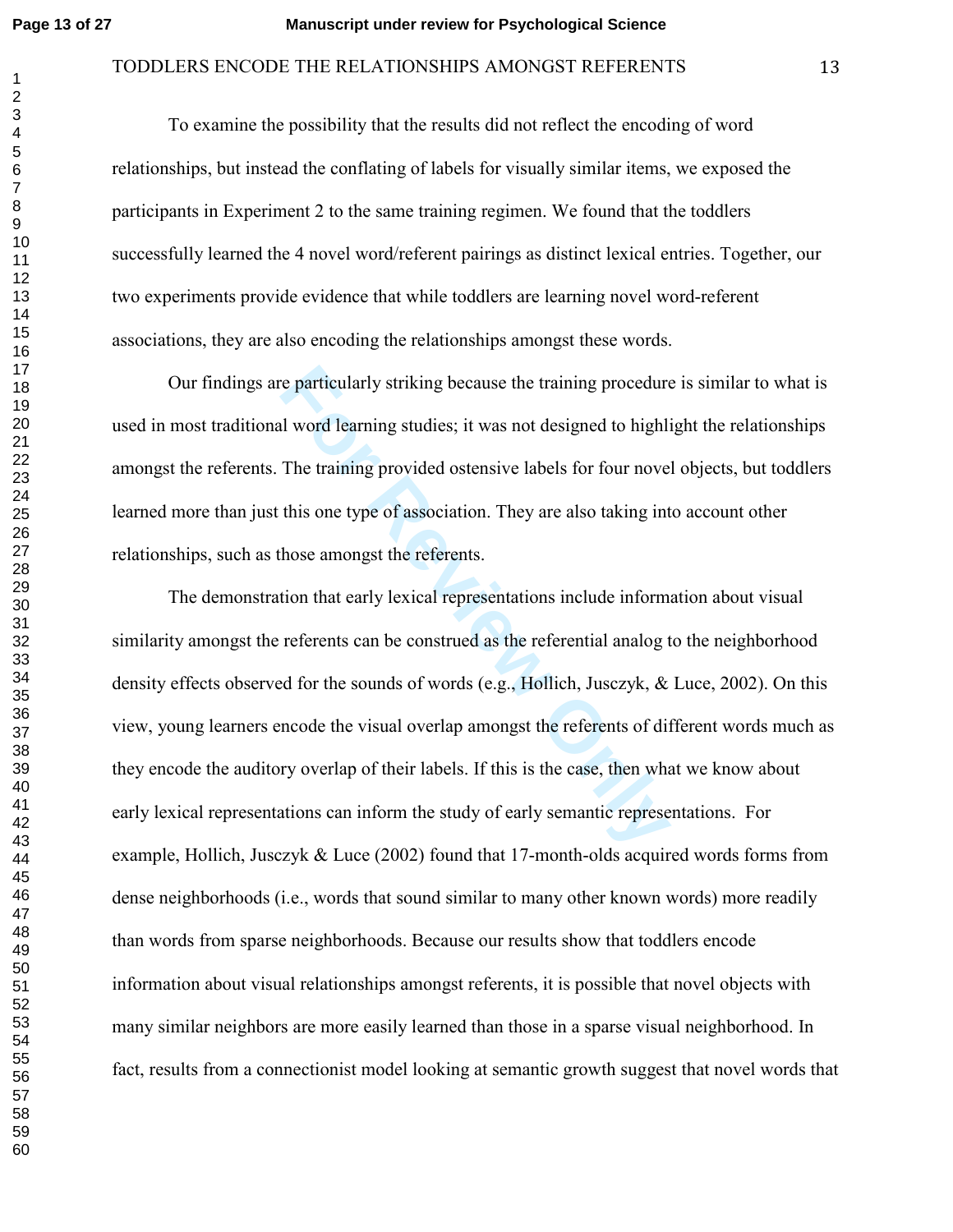are semantically associated with many known words are acquired more quickly (Hills, Maouene, Riordan, & Smith, 2010). With the results from the current studies in hand, research can use findings from the auditory domain to advance our understanding of how semantic relationships interact with word learning.

designed to expose participants to novel words, ofter<br>d-down artificial situation, it is unclear whether part<br>e or not. In these lab settings, infants may just be for<br>picture. While this type of association is an importa<br>g The current results can also help to expand how we think about the word learning literature. The majority of word learning tasks used with infants and young toddlers involve brief training sessions designed to expose participants to novel words, often on a 2D screen. Because of this stripped-down artificial situation, it is unclear whether participants' resulting knowledge is word-like or not. In these lab settings, infants may just be forming an association between a sound and a picture. While this type of association is an important component of word learning and knowledge (e.g., Smith & Yu, 2008; Voloumanous & Werker, 2009), lexical representations are much richer than just associations between labels and objects. Thus it is important to determine the character of novel word representations acquired in experimental paradigms. The current study demonstrates that during toddlers' first encounters with novel words, they are encoding more than just the label-object associations. In fact, even in the stripped-down environment of a computerized word learning experimental paradigm, novel word representations include information concerning the relationships amongst words. Our findings thus provide evidence that when we employ traditional word learning paradigms that teach new words in short training sessions, we are indeed investigating novel lexical entries, not just labelobject associations.

 More broadly, the results from this study show the importance of expanding the study of word learning beyond just the study of how young children learn which labels go with which referents. Researchers can draw from what we know about adult lexical representations to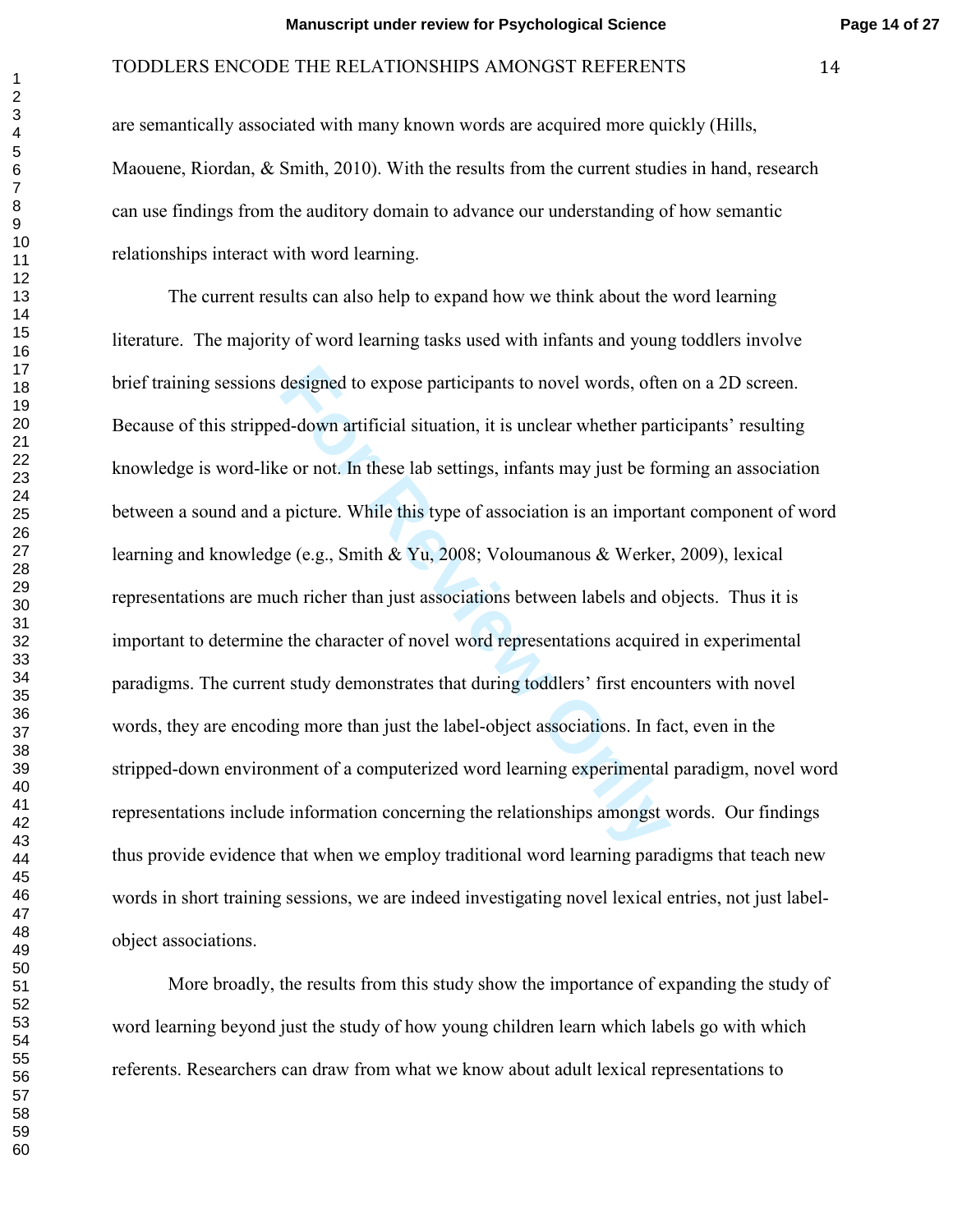$\mathbf{1}$  $\overline{2}$ 

## TODDLERS ENCODE THE RELATIONSHIPS AMONGST REFERENTS 15

**Similar questions emerge for words across multiple<br>tween words might be somewhat more abstract. By 1<br>al lexicon, we will begin to further tease out the type<br>d learners – along with the dimensions of similarity<br>the richnes** investigate when and how toddlers acquire that knowledge. For example, we know that skilled language users are sensitive to many other types of relationships beyond the visual similarity of referents. Adults' semantic knowledge includes the functional relationships between words (such as "broom" and "floor"; Moss, Ostrin, Tyler, and Marslen-Wilson, 1995). It would be interesting to teach toddlers different kinds of novel words, such as those with overlapping functional or conceptual representations, to determine which types of relationships are encoded in early lexical entries. Similar questions emerge for words across multiple syntactic categories, where relationships between words might be somewhat more abstract. By manipulating the structure of the artificial lexicon, we will begin to further tease out the type of information encoded by young word learners – along with the dimensions of similarity that toddlers fail to encode. Indeed, given the richness of early linguistic, conceptual, and social environments, it is just as important to discover which types of information learners ignore as to discover which types of information they encode.

Researchers have just begun to explore early semantic networks in young children. Notably, the auditory task used in the current study is quite different from other behavioral methodologies that have been used previously, such as the Intermodal Preference Procedure priming task (e.g., Arias-Trejo & Plunkett, 2009). One benefit of our auditory task is that it allows researchers to test word knowledge in the absence of visual referents; this was necessary for the present research question because presenting the toddlers with the referents would have provided them with the exact information that we were trying to assess. Because the auditory task is novel, we hope to further explore this methodology, in conjunction with other techniques such as the IPP priming task, to uncover both the mechanisms behind our effect and the characteristics of young children's semantic networks.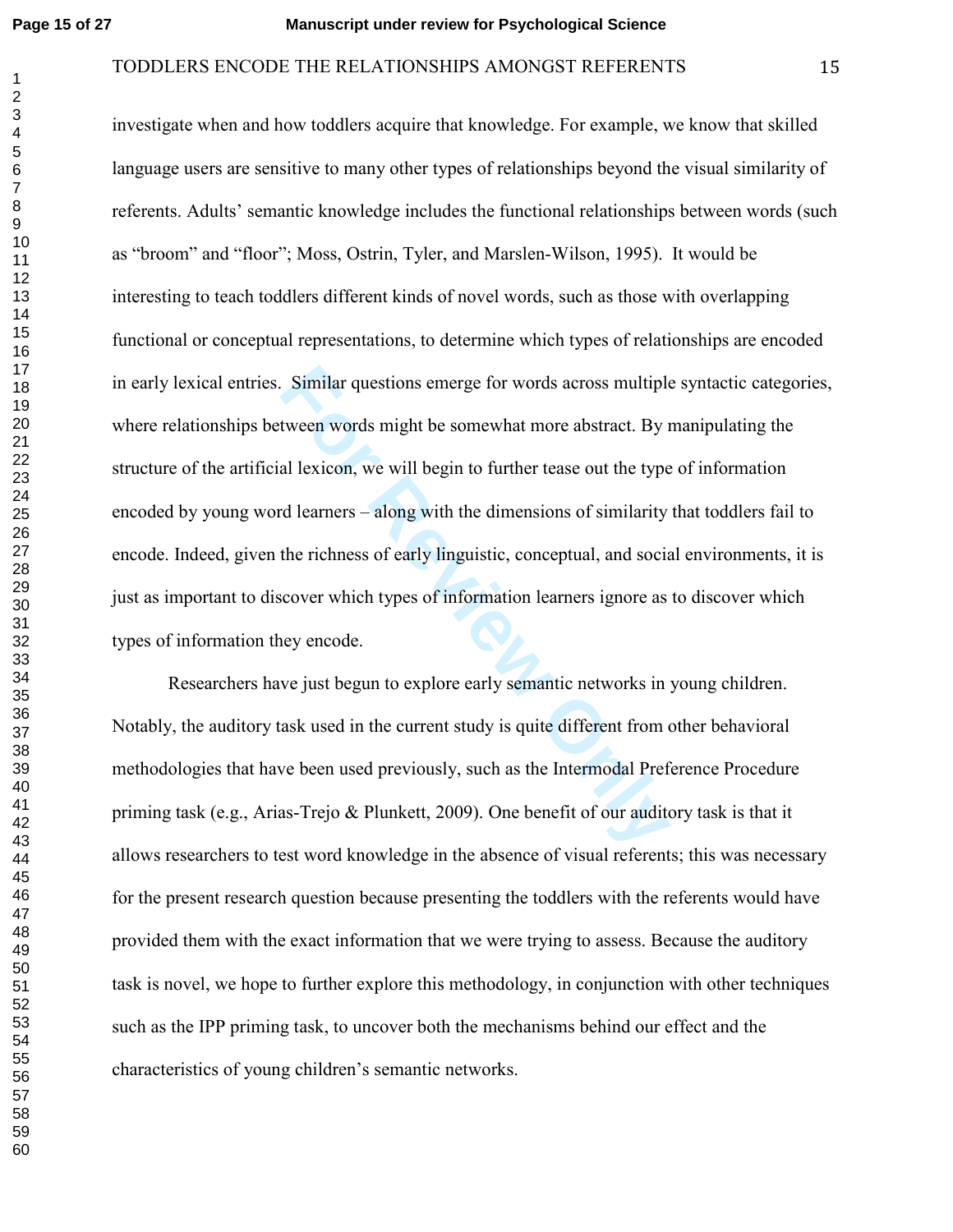Knowledge in My Concern Concern Concern Concern Concern Concern Concern Concern Concern Concern Concern Concern Concern Concern Concern Concern Concern Concern Concern Concern Concern Concern Concern Concern Concern Concer Word learning is not just about mapping a label to its referent and making the appropriate extensions to other similar referents. Children must also learn how different words are semantically related to each other. As adults, we know many important relationships between words, and this connectedness is a crucial component of our semantic and linguistic systems. Investigating the emergence of these relationships will help us more fully understand the early word learning process. By demonstrating that young children encode the visual similarity of referents during word learning, this study contributes to our understanding of word learning and presents a paradigm that can be used to further investigate early encoding of semantic relationships and how this knowledge interacts with early word learning.

 $\mathbf{1}$  $\overline{2}$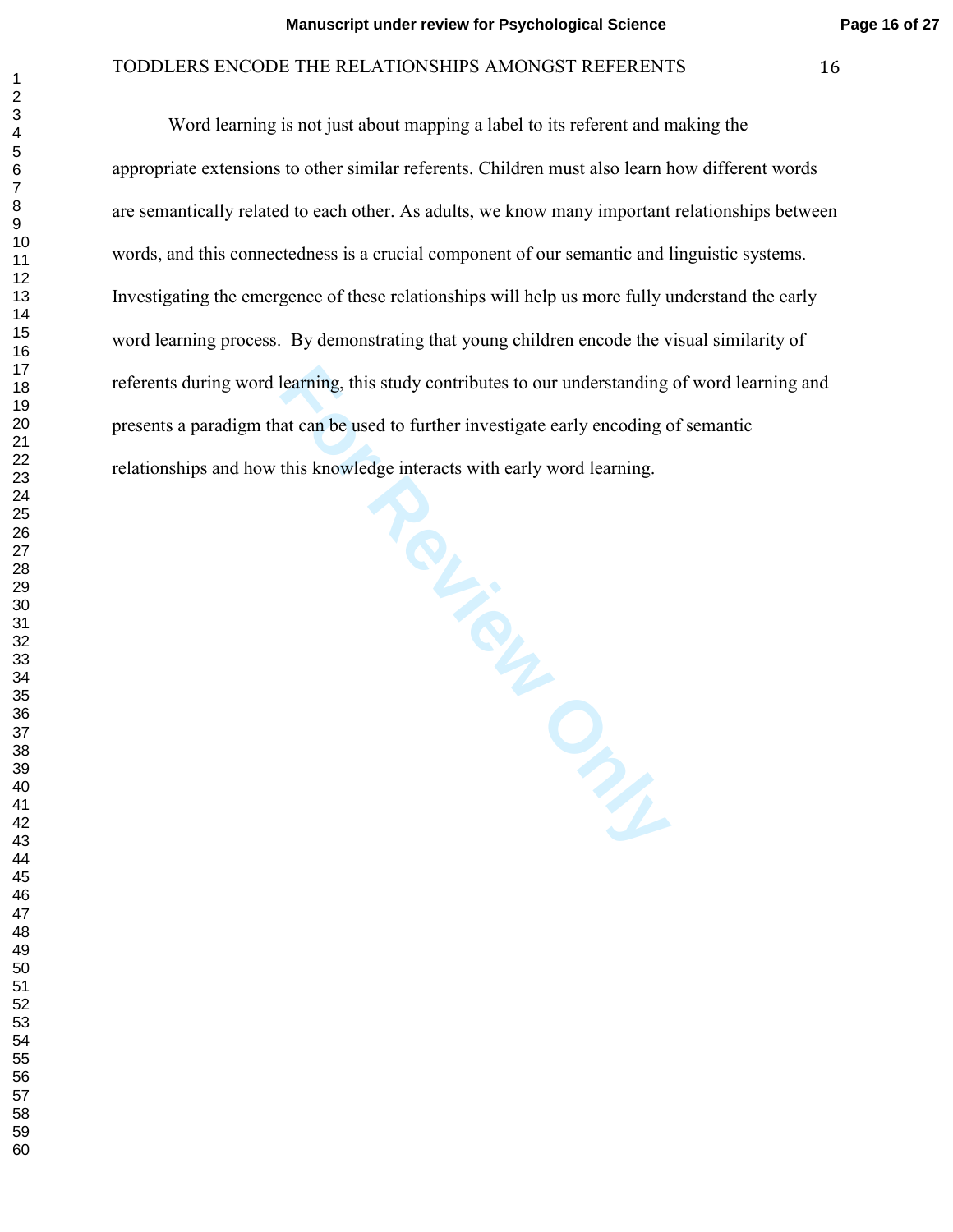# **Acknowledgements**

We would like to thank the participating families as well as the members of the Infant Learning Lab, specifically Casey Lew-Williams, Brianna McMillan, and Hillary Stein. We also thank Jill Lany, Casey Lew-Williams, and Katharine Graf Estes for their comments on previous versions of this manuscript. This work was funded by a NSF Graduate Research Fellowship to EHW; grants from the NICHD to JRS (R37HD037466) and the Waisman Center (P30HD03352); and by a grant from the James F. McDonnell Foundation to JRS.

# **Author Contributions**

Both authors developed the study concept and design. Testing, data collection, data analyses, and interpretation were performed by E.H.W. under the supervision of J.R.S. Both authors drafted and revised the manuscript.

**For Review Only**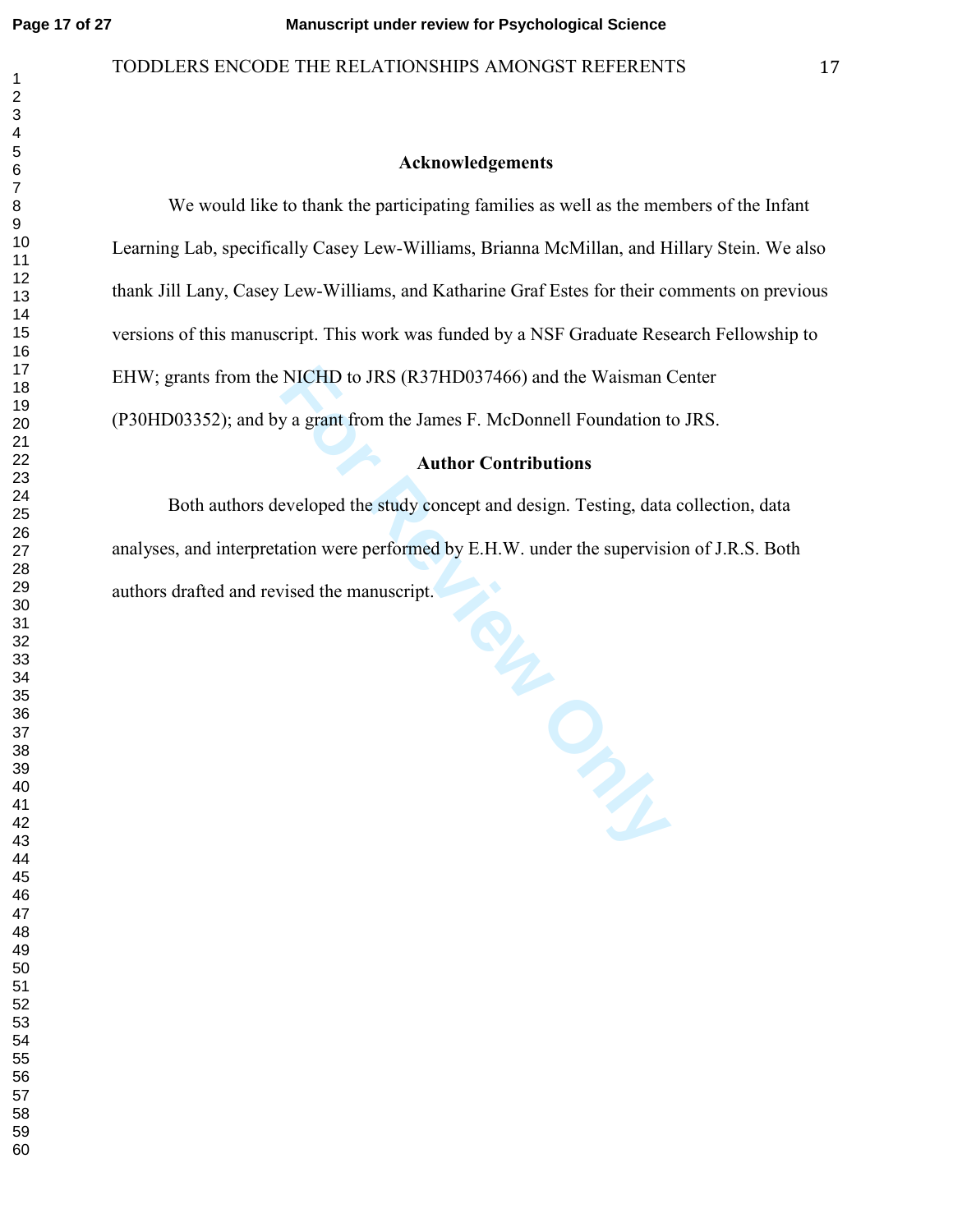#### **References**

- Ameel, E., Malt, B., & Storms, G. (2008). Object naming and later lexical development: From baby bottle to beer bottle. *Journal of Memory and Language*, *58*(2), 262-285.
- Arias-Trejo, N., & Plunkett, K. (2009). Lexical semantic priming effects during infancy. *Philosophical Transactions of the Royal Society B: Biological Sciences*, *364*, 3633–3647.
- Behl-Chadha, G. (1996). Basic-level and superordinate-like categorical representations in early infancy. *Cognition*, *60*(2), 105-41.

Carey, S. (1985). *Conceptual change in childhood.* Cambridge, MA: MIT Press.

- Fenson, L., Pethick, S., Renda, C., Cox, J.L., Dale, P.S., & Reznick, J.S. (2000) Short form versions of the MacArthur Communicative Development Inventories. *Applied Psycholinguistics, 21,* 95-115.
- 5). Basic-level and superordinate-like categorical rep<br> *Form, 60(2), 105-41.*<br> *Formal change in childhood.* Cambridge, MA: MIT<br> *Renda, C., Cox, J.L., Dale, P.S., & Reznick, J.S. (2*<br> *MacArthur Communicative Development* Fernald, A., Zangl, R., Portillo, A.L., & Marchman, V.A. (2008). Looking while listening: Using eye movements to monitor spoken language comprehension by infants and young children. In Sekerina, I.A., Fernandez, E.M., & Clahsen, H. (Eds.) *Developmental Psycholinguistics: On-line methods in children's language processing*. Amsterdam, NE: John Benjamins Publishing Co.
- Hills, T. T., Maouene, J., Riordan, B., & Smith, L. B. (2010). The associative structure of language: Contextual diversity in early word learning. *Journal of Memory and Language*, (3), 259-273.
- Hollich, G., Jusczyk, P. W., & Luce, P. A. (2002). Lexical neighborhood effects in 17-month-old word learning. Paper presented at the 26th Annual Boston University Conference on Language Development, Boston.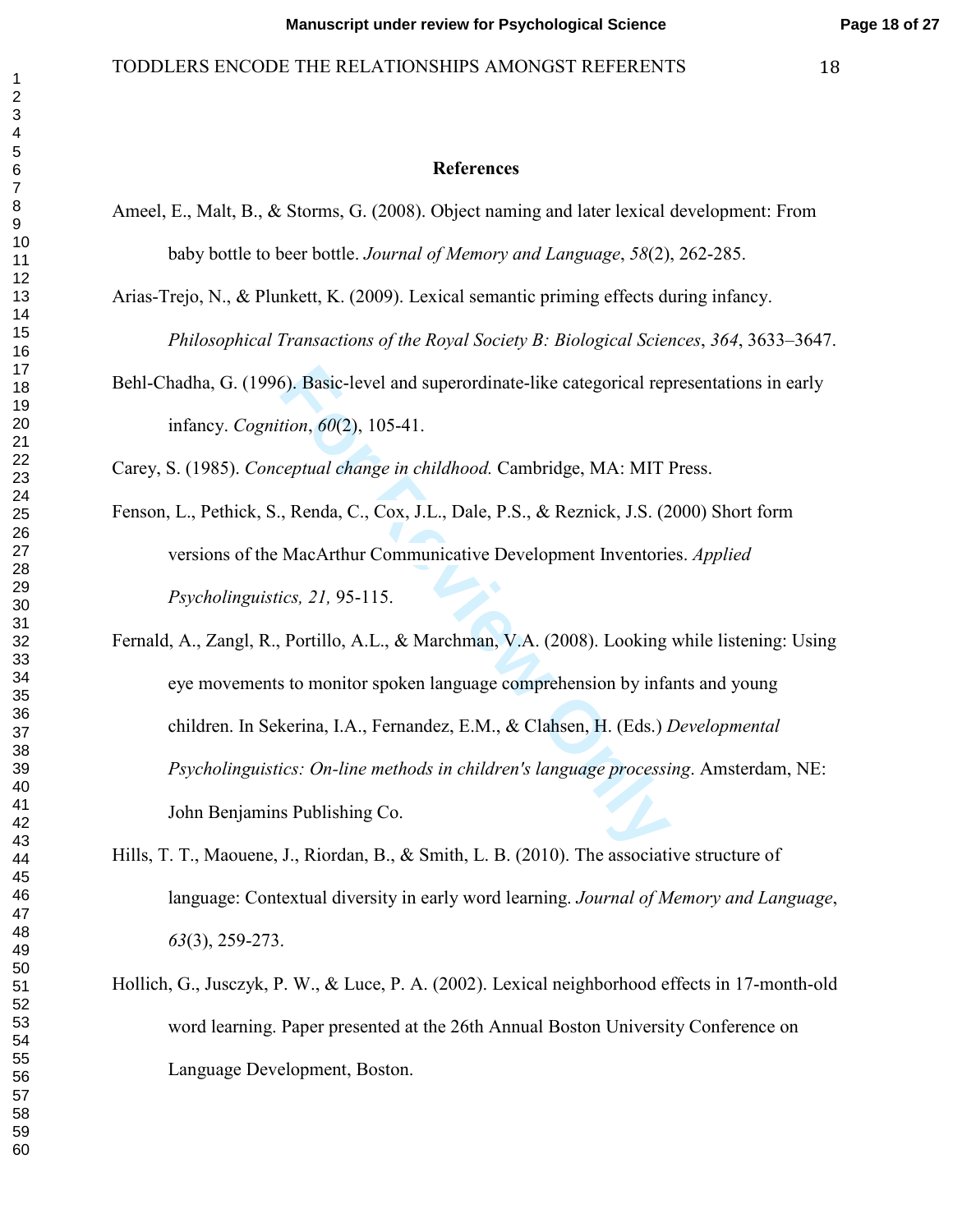$\mathbf{1}$  $\overline{2}$ 

## TODDLERS ENCODE THE RELATIONSHIPS AMONGST REFERENTS 19

- Lany, J., & Saffran, J. R. (2011). Interactions between statistical and semantic information in infant language development. *Developmental Science, 14,* 1207-1219.
- McClelland, J. L., & Rogers, T. T. (2003). The parallel distributed processing approach to semantic cognition. *Nature reviews: Neuroscience*, *4*(4), 310-22.
- McNamara, T. P. (2005). *Semantic priming: perspectives from memory and word recognition.* Psychology Press Taylor and Francis Group: New York, NY.
- **Follow Example 15 Example 10** Semantic information: Evidence from priming. Journal Semantic information: Evidence from priming. Journal Semantic priming effects in visual word recognition: A sand theories. In D. Besner an Moss, H. E., Ostrin, R. K., Tyler, L. K., & Marslen-Wilson, W. D. (1995). Accessing different types of lexical semantic information: Evidence from priming. *Journal of Experimental Psychology: Learning, Memory, and Cognition*, *21*, 863–883.
- Neely, J. H. (1991). Semantic priming effects in visual word recognition: A selective review of current findings and theories. In D. Besner and G. Humphries (Eds.) *Basic processes in reading: Visual word recognition* (pp 264-336). Hillsdale, NJ: Erlbaum

Quine, W.V. (1960). *Word and object.* Cambridge, MA: MIT Press.

- Quinn P.C., Eimas, P.D., & Rosenkrantz, S.L. (1993). Evidence for representations of perceptually similar natural categories by 3-month-old and 4-month-old infants. *Perception*, *22*, 463-475.
- Romberg, A.R. & Saffran, J.R. (2012) All together now: Concurrent learning of multiple structures in an artificial language. *Cognitive Science*, manuscript in press.
- Samuelson, L. K., & Smith, L.B. (2005). They call it like they see it: Spontaneous naming and attention to shape. *Developmental Science, 8*(3), 182-198.
- Schreuder, R., Flores D'Arcais, G. B., & Glazenborg, G. (1984). Effects of perceptual and conceptual similarity in semantic priming. *Psychological Research*, *45*, 339–354.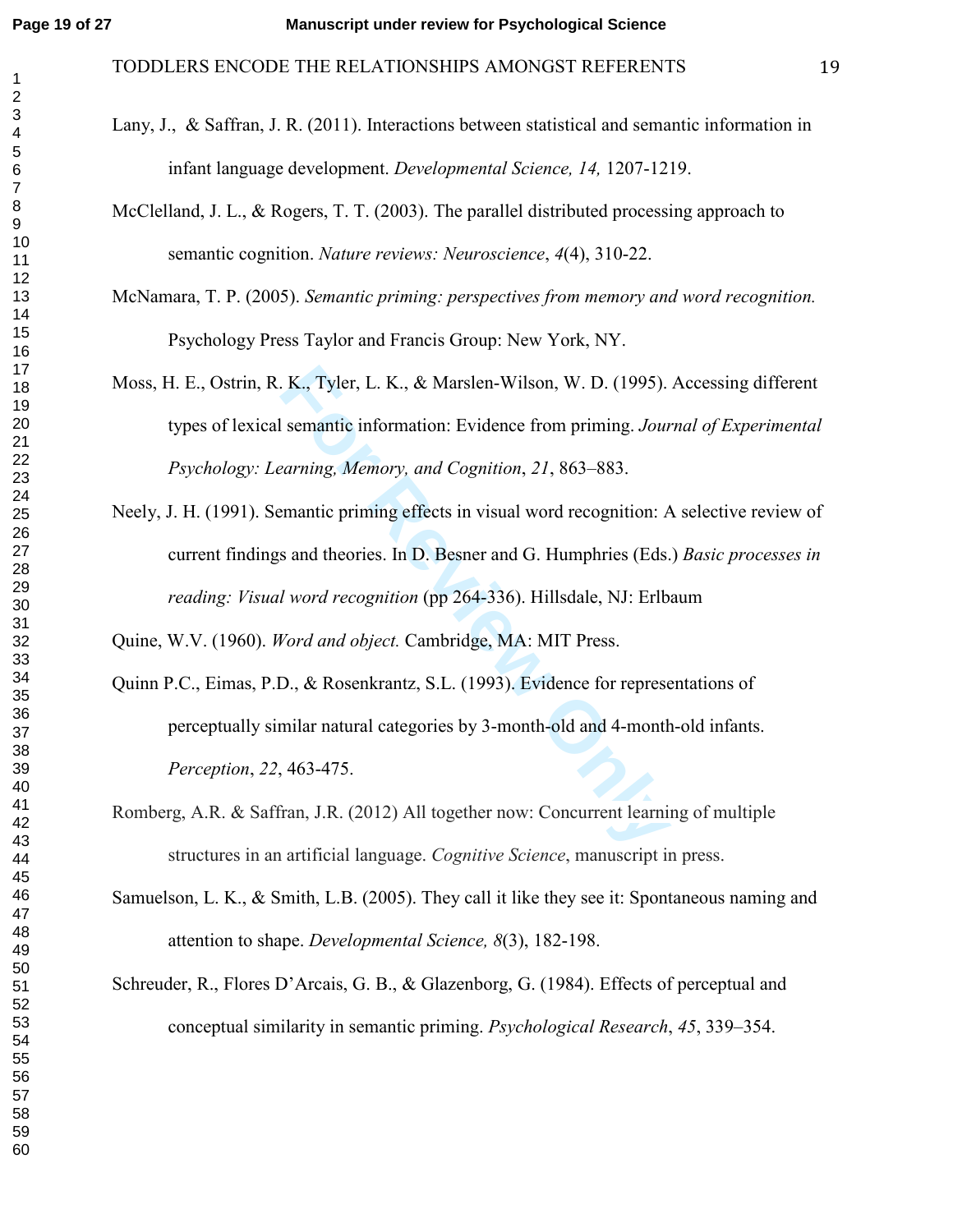- Sloutsky, V. M. (2003). The role of similarity in the development of categorization. *Trends in Cognitive Sciences*, *7*(6), 246-251.
- Smith, L., & Yu, C. (2008). Infants rapidly learn word-referent mappings via cross-situational statistics. *Cognition*, *106*(3), 1558-1568.
- Steyvers, M., & Tenenbaum, J. B. (2005). The large-scale structure of semantic networks: statistical analyses and a model of semantic growth. *Cognitive Science*, *29*(1), 41-78.
- Vouloumanos, A., & Werker, J. F. (2009). Infants' learning of novel words in a stochastic environment. *Developmental Psychology*, *45*(6), 1611-7.
- Verker, J. F. (2009). Infants' learning of novel words<br>
Developmental Psychology, 45(6), 1611-7.<br>
E. H., Seidenberg, M. S., & Saffran, J. R. (2012). Le<br>
month-old infants. Manuscript submitted for publicat<br>
& Thompson-Schi Willits, J. A., Wojcik, E. H., Seidenberg, M. S., & Saffran, J. R. (2012). Lexical semantic priming in 24-month-old infants. Manuscript submitted for publication (copy on file with authors).
- Yee, E., Ahmed, S. Z, & Thompson-Schill, S.L. (2012). Colorless green ideas (can) prime furiously. *Psychological Science, 23*(4), 364-369*.*
- Yurovsky, D., Yu, C., & Smith, L. B. (2012). Statistical Speech Segmentation and Word Learning in Parallel: Scaffolding from Child-Directed Speech. *Frontiers in Psychology*, *3*, 1-9.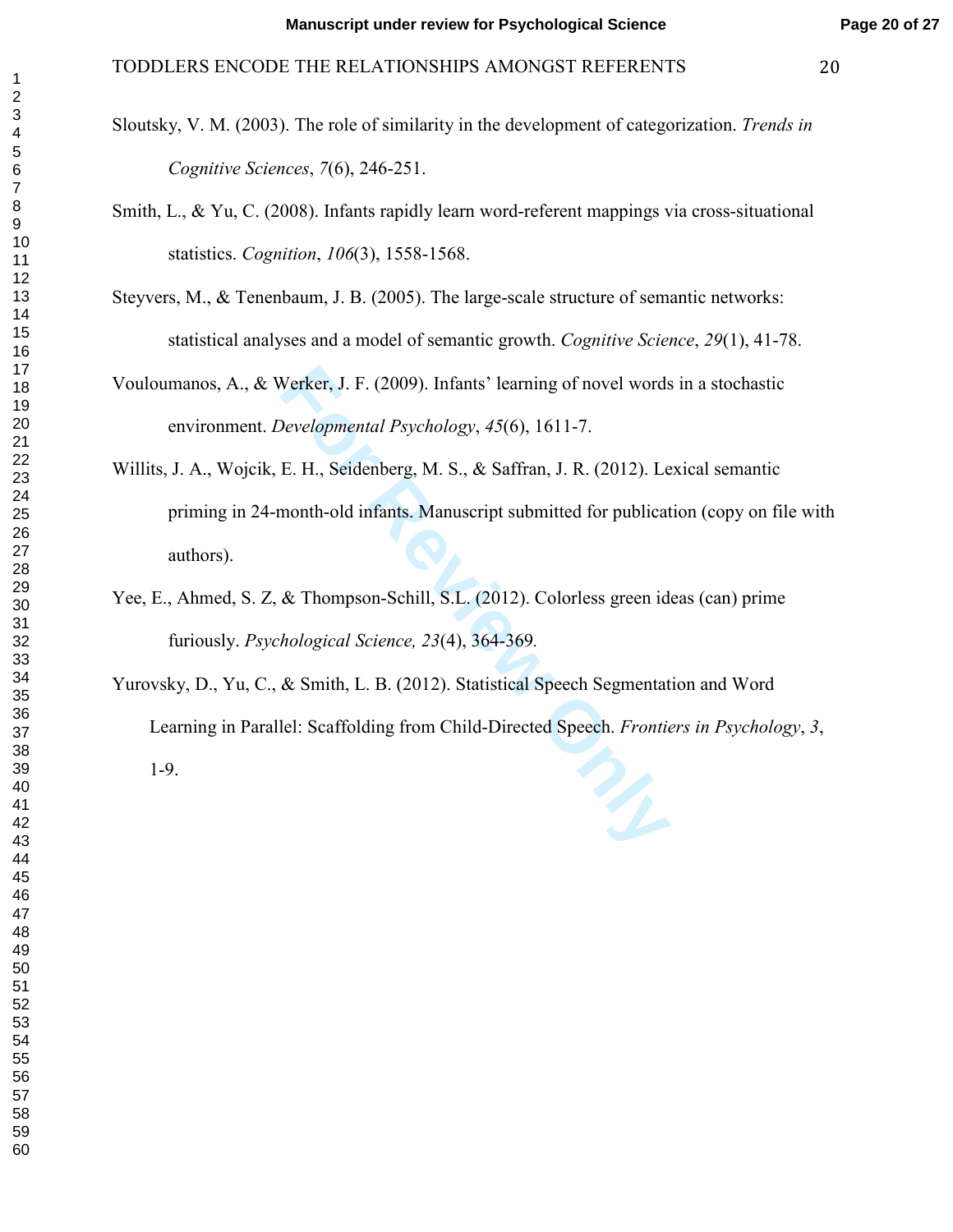$\mathbf{1}$  $\overline{2}$  $\overline{3}$  $\overline{\mathbf{4}}$  $\overline{7}$ 

# TODDLERS ENCODE THE RELATIONSHIPS AMONGST REFERENTS 21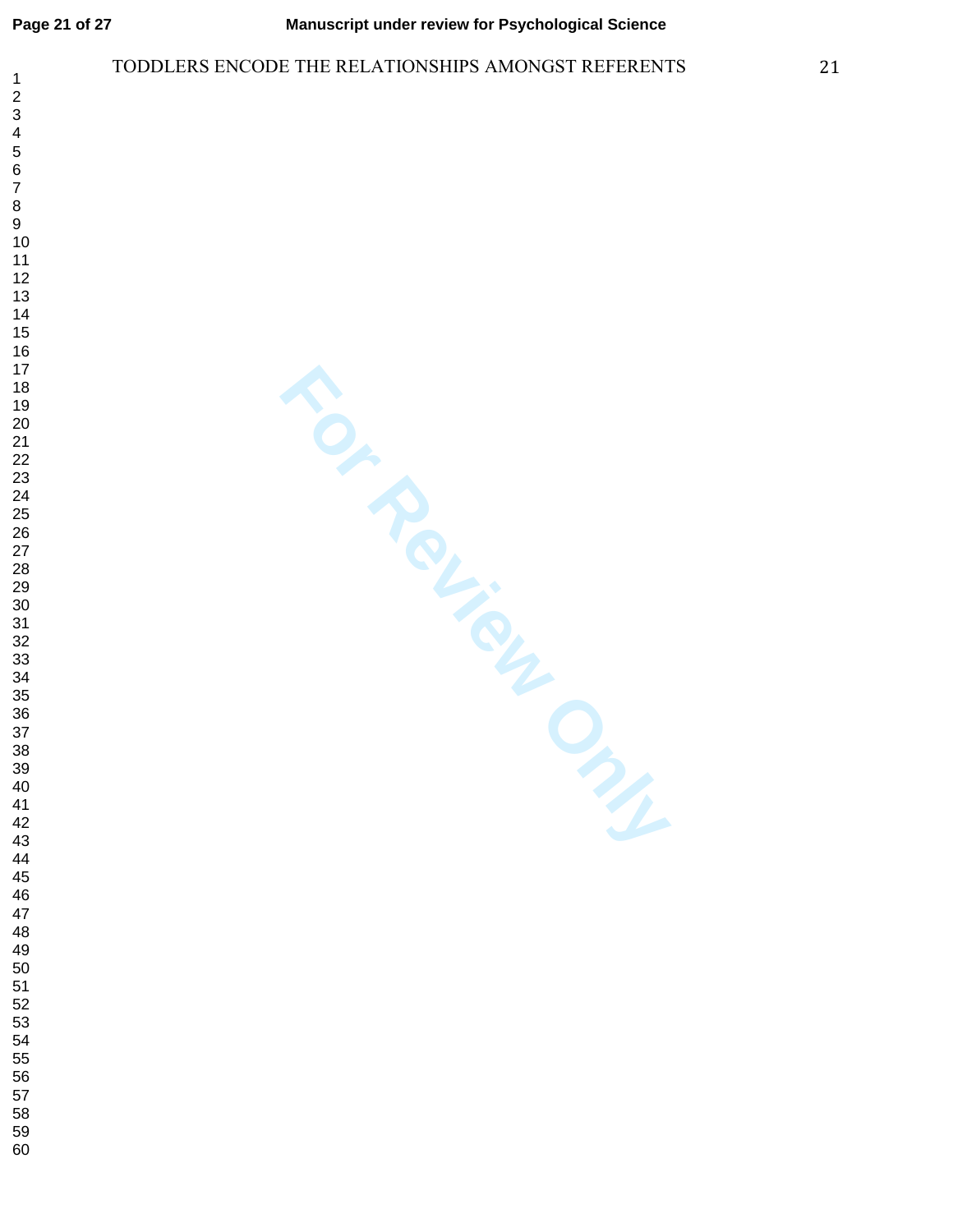## Table 1

 $\mathbf{1}$  $\overline{2}$  $\overline{\mathbf{4}}$  $\overline{7}$ 

*Mean Proportion of Looks to Correct Object in Baseline and Target Windows* 

| Trial type     | Baseline Mean (SE) | Target Mean (SE) |
|----------------|--------------------|------------------|
| $\mathbf{All}$ | 0.50(0.009)        | 0.60(0.022)      |
| Dissimilar     | 0.51(0.018)        | 0.62(0.031)      |
| Similar        | 0.49(0.013)        | 0.59(0.025)      |
| Similar - Red  | 0.47(0.028)        | 0.61(0.041)      |
| Similar - Blue | 0.50(0.025)        | 0.61(0.032)      |
|                |                    |                  |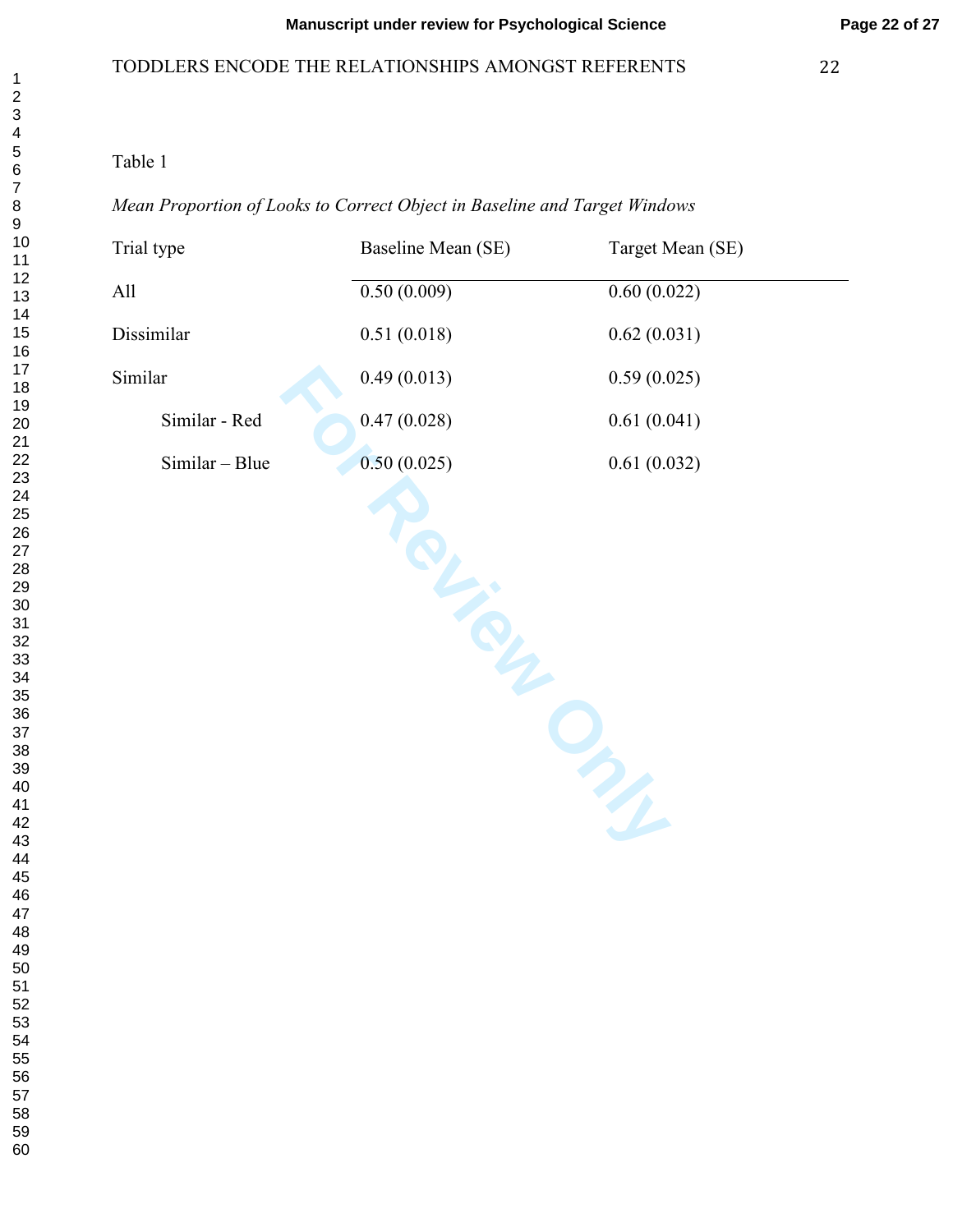$\mathbf{1}$ 

# TODDLERS ENCODE THE RELATIONSHIPS AMONGST REFERENTS 23

# Figure Captions

*Figure 1.* The participants were trained on the four novel objects presented above. Note that the objects comprise two visually similar pairs.

*Figure 2.* Toddlers listened significantly longer to word pairs that referred to visually similar objects than to word pairs that referred to visually dissimilar objects.

*Figure 3.* A preference score was calculated for each participant by subtracting their mean dissimilar trial listening time from their mean similar trial listening time. Twenty-five out of the 32 infants showed a positive preference score, indicating a preference for the similar trials. *Figure 4*. Infants looked significantly more to the target picture compared to the distractor after they heard the target label. This effect held for both the dissimilar and similar trials.

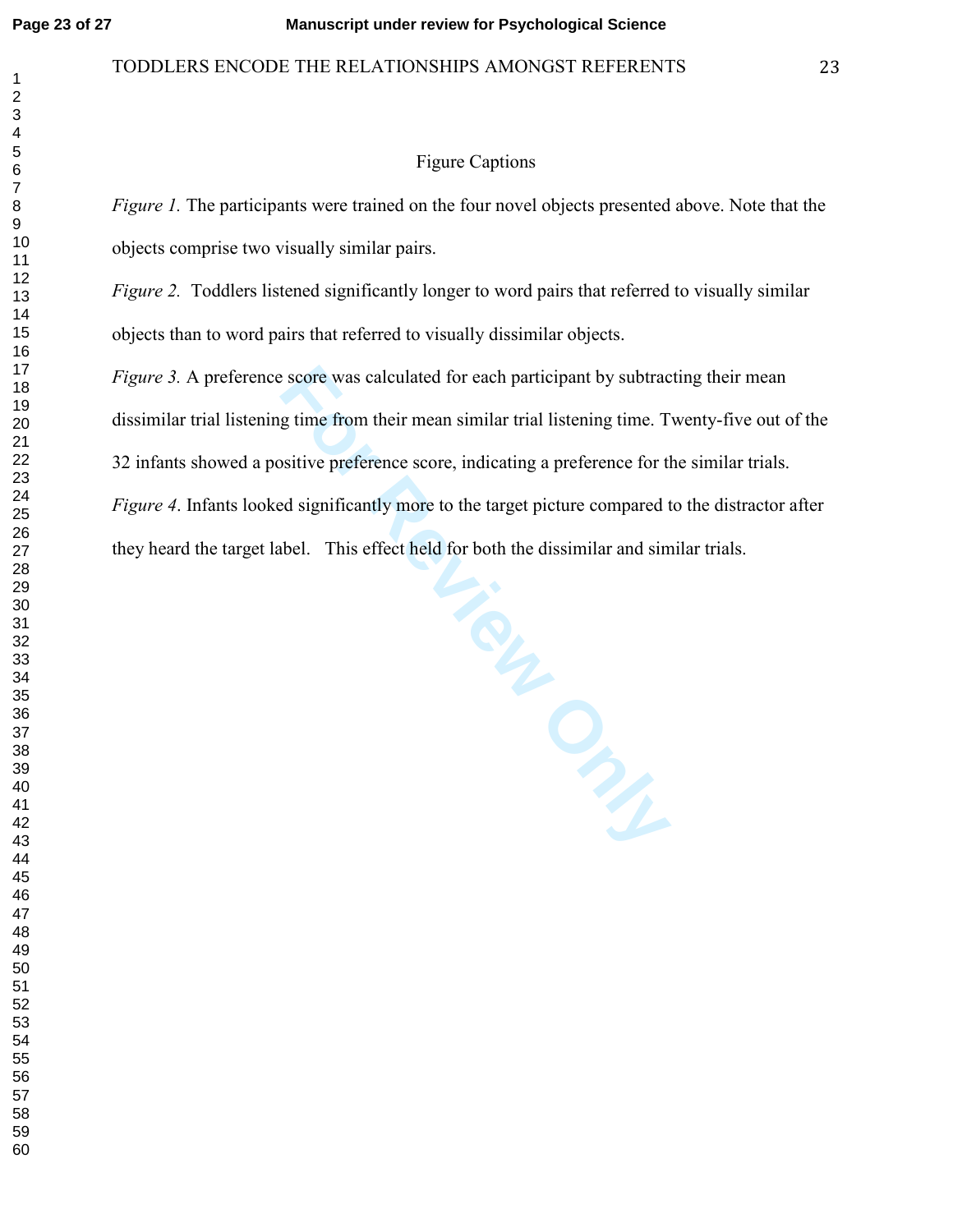





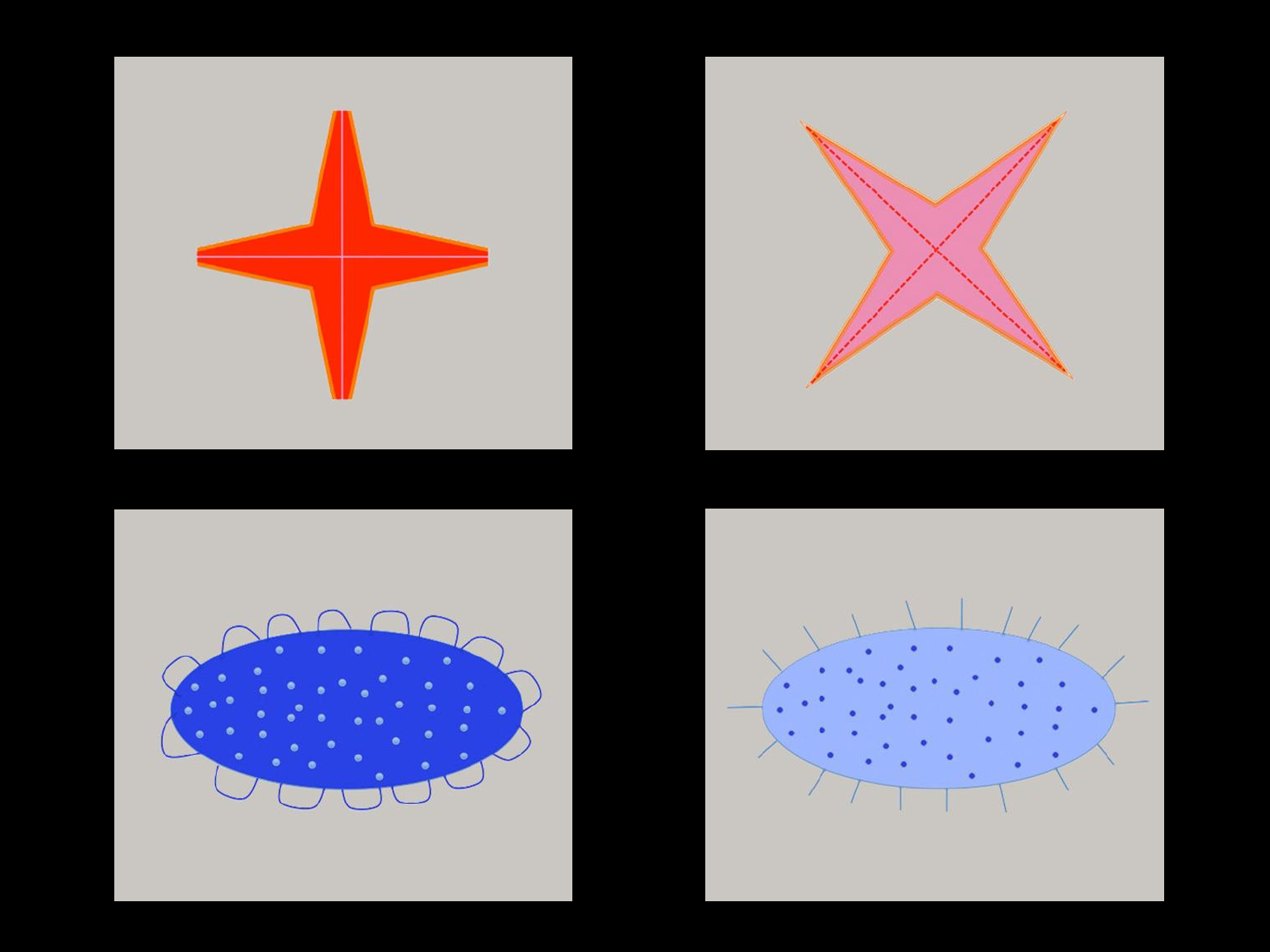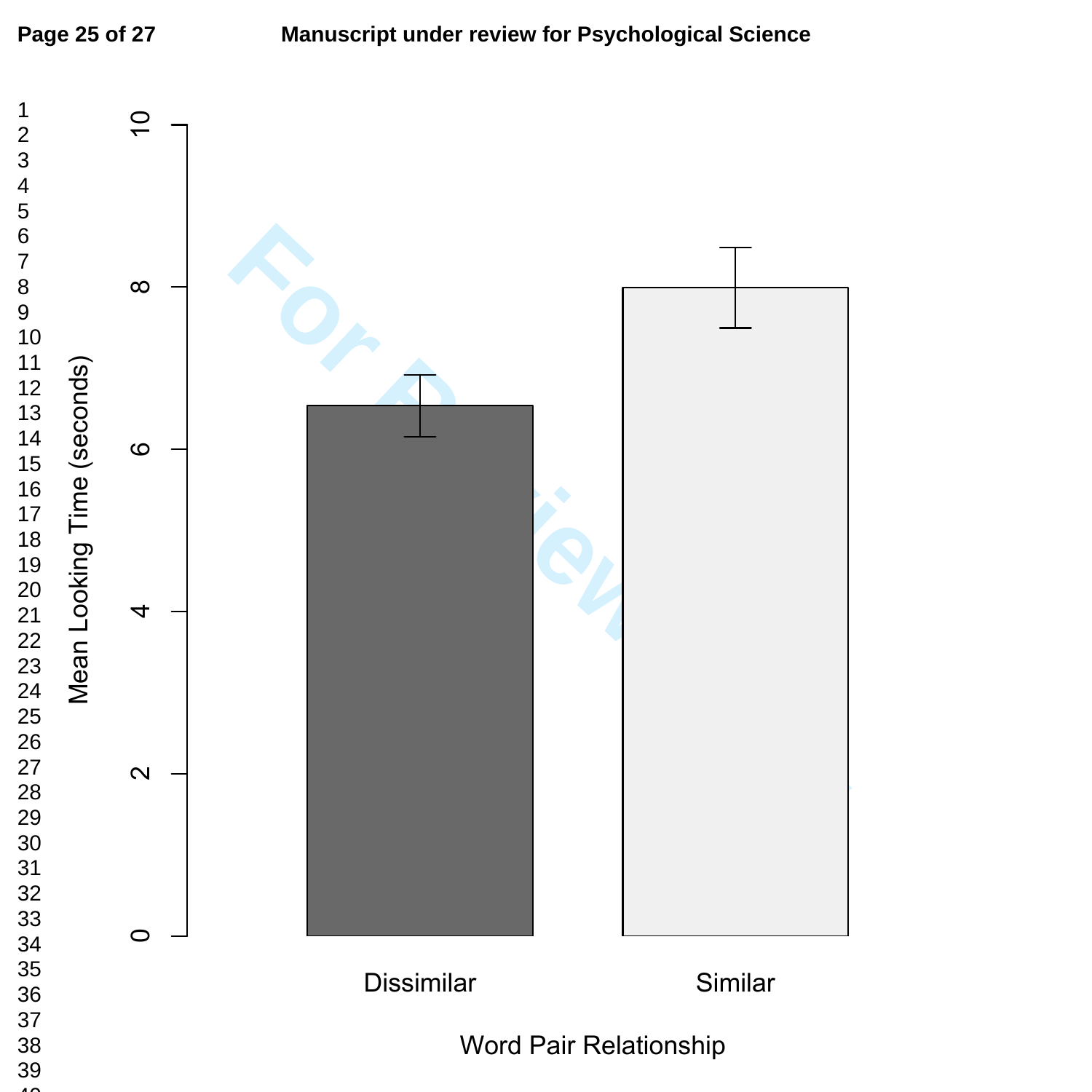